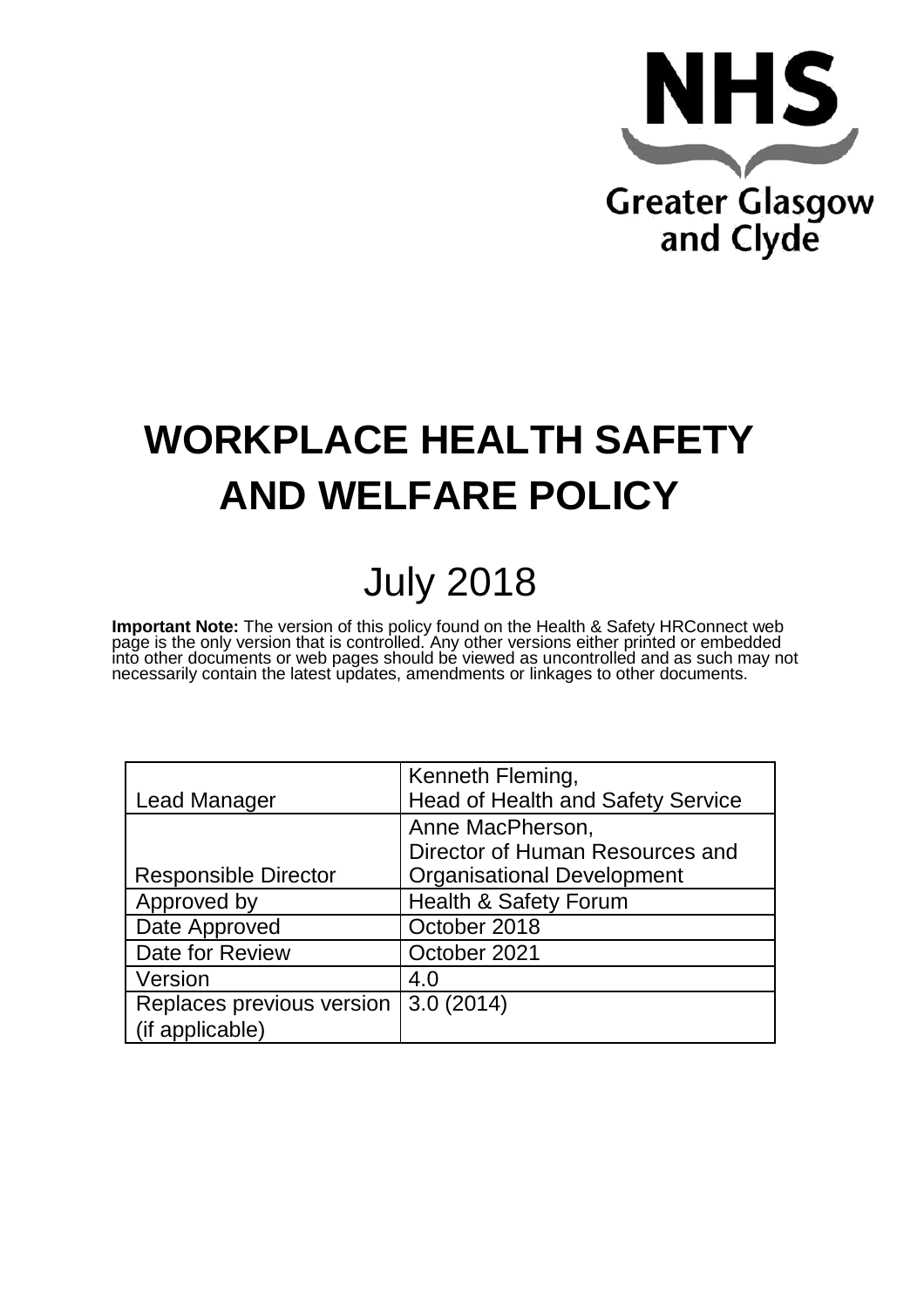# **Contents**

| 1              | <b>Introduction/Policy Statement</b>                             | 3  |
|----------------|------------------------------------------------------------------|----|
| $\overline{2}$ | Scope                                                            | 3  |
| 3              | <b>Roles and Responsibilities</b>                                | 3  |
| 4              | Maintenance of workplace, equipment, devices and systems         | 4  |
| 5              | General workplace ventilation                                    | 5  |
| 6              | Temperature                                                      | 5  |
| 7              | Lighting                                                         | 7  |
| 8              | Cleanliness and waste materials                                  | 8  |
| 9              | Room dimensions and space                                        | 9  |
|                | 10 Workstations and seating                                      | 9  |
|                | 11 Organisation and conditions of floors and traffic routes      | 9  |
|                | 12 Falls or falling objects                                      | 11 |
|                | 13 Windows and transparent or translucent doors, gates and walls | 12 |
|                | 14 Doors and gates                                               | 12 |
|                | 15 Sanitary conveniences and washing facilities                  | 13 |
|                | 16 Drinking water                                                | 14 |
|                | 17 Facilities for changing and storing clothing                  | 14 |
|                | 18 Facilities for rest and to eat meals                          | 14 |
|                | 19 Facilities for Pregnant Women and Nursing Mothers             | 15 |
|                | Appendices                                                       |    |
|                | <b>APPENDIX 1A Generic Workplace inspection checklist</b>        | 16 |
|                | <b>APPENDIX 1B Workplace Inspection Checklist Offices</b>        | 19 |
|                | <b>APPENDIX 2 Temperature Guidelines</b>                         | 23 |
|                | APPENDIX 3 References and further reading                        | 26 |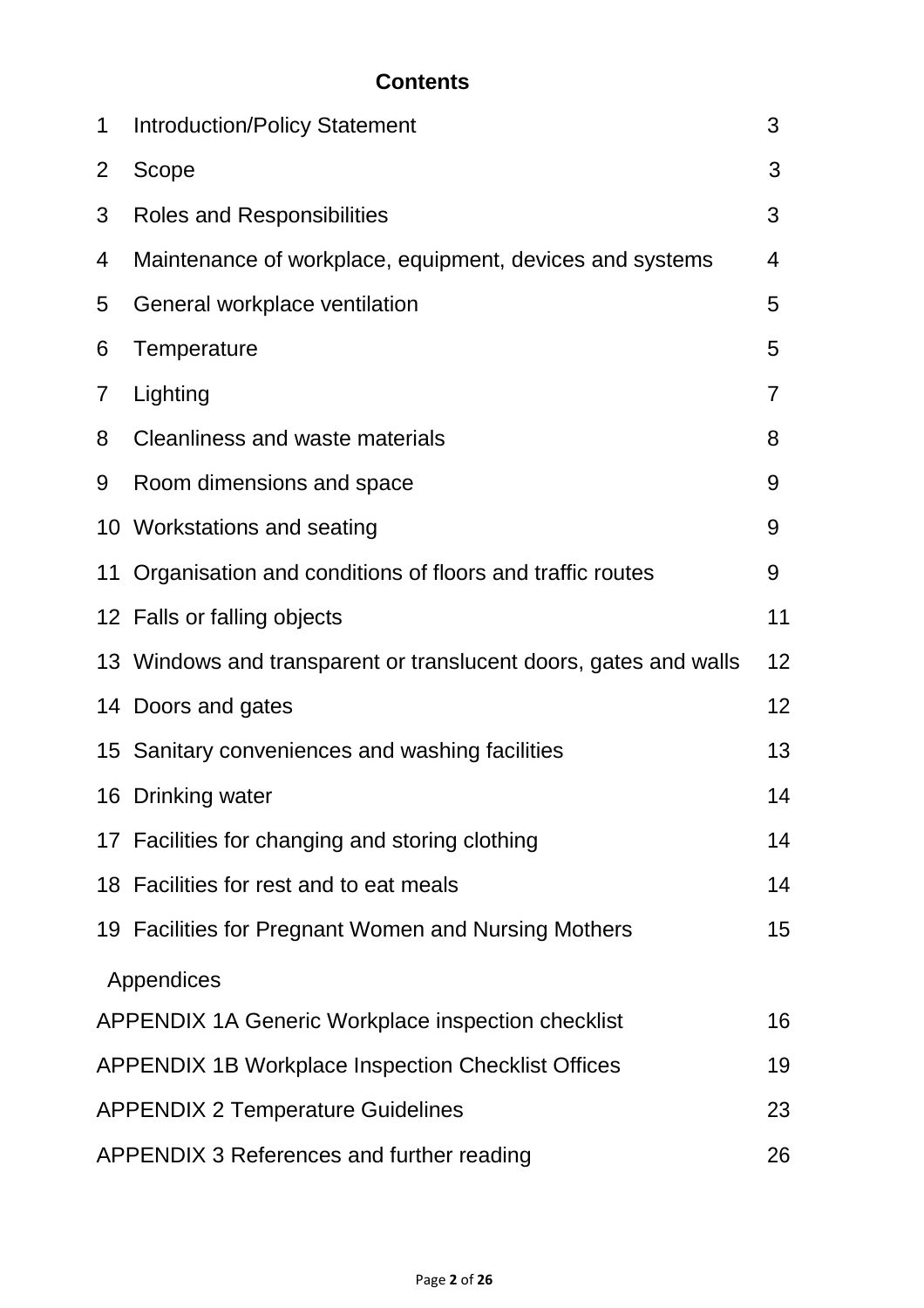## **1 Introduction/Policy Statement**

NHS Greater Glasgow & Clyde (NHS GG&C) acknowledges its duty to make sufficient provision for health, safety and welfare in the workplace. It is the policy of NHS GG&C to fully implement the requirements of the Workplace (Health, Safety and Welfare) Regulations 1992 by providing facilities, fixtures and equipment that are safe and appropriately maintained, monitored and inspected.

This Policy is prepared in accordance with Sec 2 (3) of the Health & Safety at Work etc Act (HASAWA) 1974 (as amended 2014) with the intention of promoting a Safe Working environment that will, so far as is reasonably practicable (SFARP), ensure the Health and Safety of all employees and to enable the organisation to comply with relevant legislation.

A safe place of work can only be achieved by the co-operation of employees and management with determination to promote and maintain a strong safety culture in all of the organisations activities.

## **2 Scope**

This Policy applies to all NHS GG&C premises, workplaces, equipment, devices and systems. It forms an integral part of NHS GG&C's Health & Safety Policy and will operate in conjunction with other relevant policies.

## **3 Roles and Responsibilities**

- **3.1 Directors / Heads of Service** are responsible for ensuring that this Policy is complied with in all relevant circumstances within their area of control. In particular that Site Facility Managers are aware of their responsibilities with regard to the Policy and that Site Facility Managers are provided with adequate information, instruction and training in order that they can discharge their responsibilities.
- **3.2 Site Facility Manager (tenant)** within or Premises Administrators (Owner). Both have duties which are limited to matters which are within their control. They are responsible for co-operating sufficiently with each other to ensure the requirements of the regulations and this policy are fully met. Site Facility Managers and Administrators must ensure regular inspections of the workplace for which they are responsible and are carried out at least quarterly and report all noted faults as per the reporting procedures. However there will also be certain fixtures and equipment that have to be maintained and inspected under contract from specialist competent persons. The arrangements in place for this maintenance and inspection should be clearly recorded and monitored by the person in control of the building.

Please note that within the scope of this guidance, 'workplace' refers to areas where people are 'at work' and includes rooms, lobby, corridor, staircase, or road or other place used as a means of access to or egress from that place of work or where facilities are provided for use in connection with the place of work other than a public road.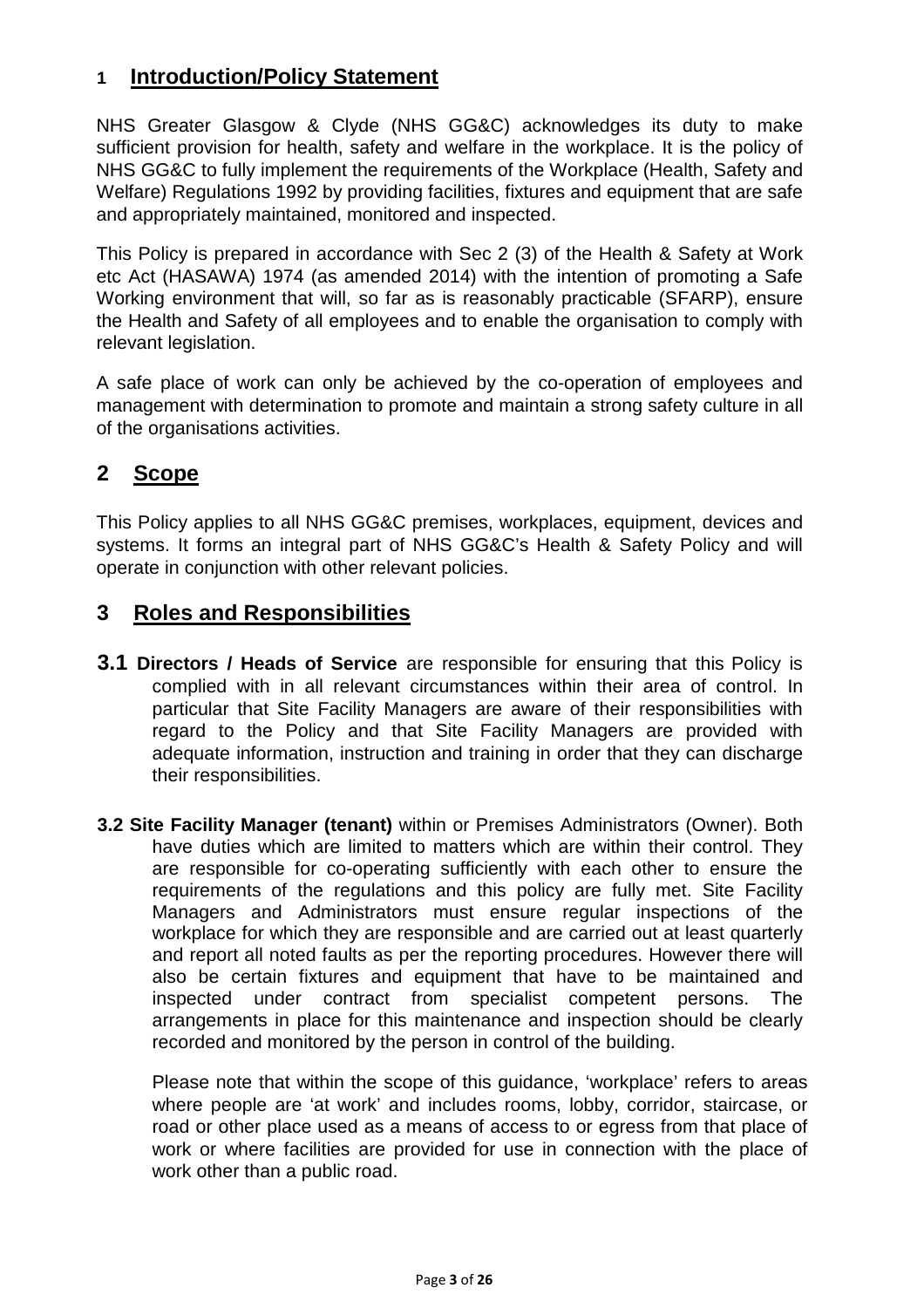- **3.3 Managers / Supervisors** having received the appropriate information, instruction and training are responsible for the day to day matters relating to this Policy, in particular the supervision of staff within their area of control. Managers/Supervisors must ensure that the quarterly inspection is carried out and recorded on the Workplace Inspection Checklist (Appendix 1). This report should be retained in the Health & Safety Management Manual.
- **3.4 All Staff** having received the appropriate information, instruction and training are responsible for ensuring that they comply with this Policy and take reasonable care not to endanger themselves or anyone else who may be affected by their work activities, and to co-operate with management in meeting the requirements of this Policy.

## **4 Maintenance**

## **4.1 Maintenance of workplace, equipment, devices and systems**

The workplace including certain equipment and devices requires to be maintained in an efficient state, in working order and in good repair (including cleaning, as appropriate). Suitable systems of maintenance are required to be introduced and maintained thereafter, as appropriate. These maintenance requirements overlap with the Provision and Use of Work Equipment Regulations 1998 (PUWER) covered in the Policy on the Provision and Use of Work Equipment.

## **4.2 Suitable systems of maintenance**

Regular maintenance and remedial work should be carried out by a competent person such as is required for the equipment being maintained.

Suitable records either written or electronic are kept recording work completed and detailing programmes for scheduled maintenance work.

Further details can be found within the hyperlink to the [PUWER P](http://www.nhsggc.org.uk/media/234149/puwer-policy-april-2016.pdf)olicy.

# **4.3 Action required of Ward/Department/Service Managers in conjunction with Estates or Hard Facilities Management Company**

- Identify maintenance requirement and agree specific details at procurement stage when purchasing new systems or equipment.
- Once identified the focus of responsibility will most likely lie with facilities/estates as part of a planned maintenance programme.
- Identify any existing equipment etc. that can affect health and safety in the workplace if it fails (including mechanical ventilation systems).
- This should include maintenance of the equipment. A means of isolating and reporting any defect or dangerous equipment and a means of collating records of maintenance schedules and works.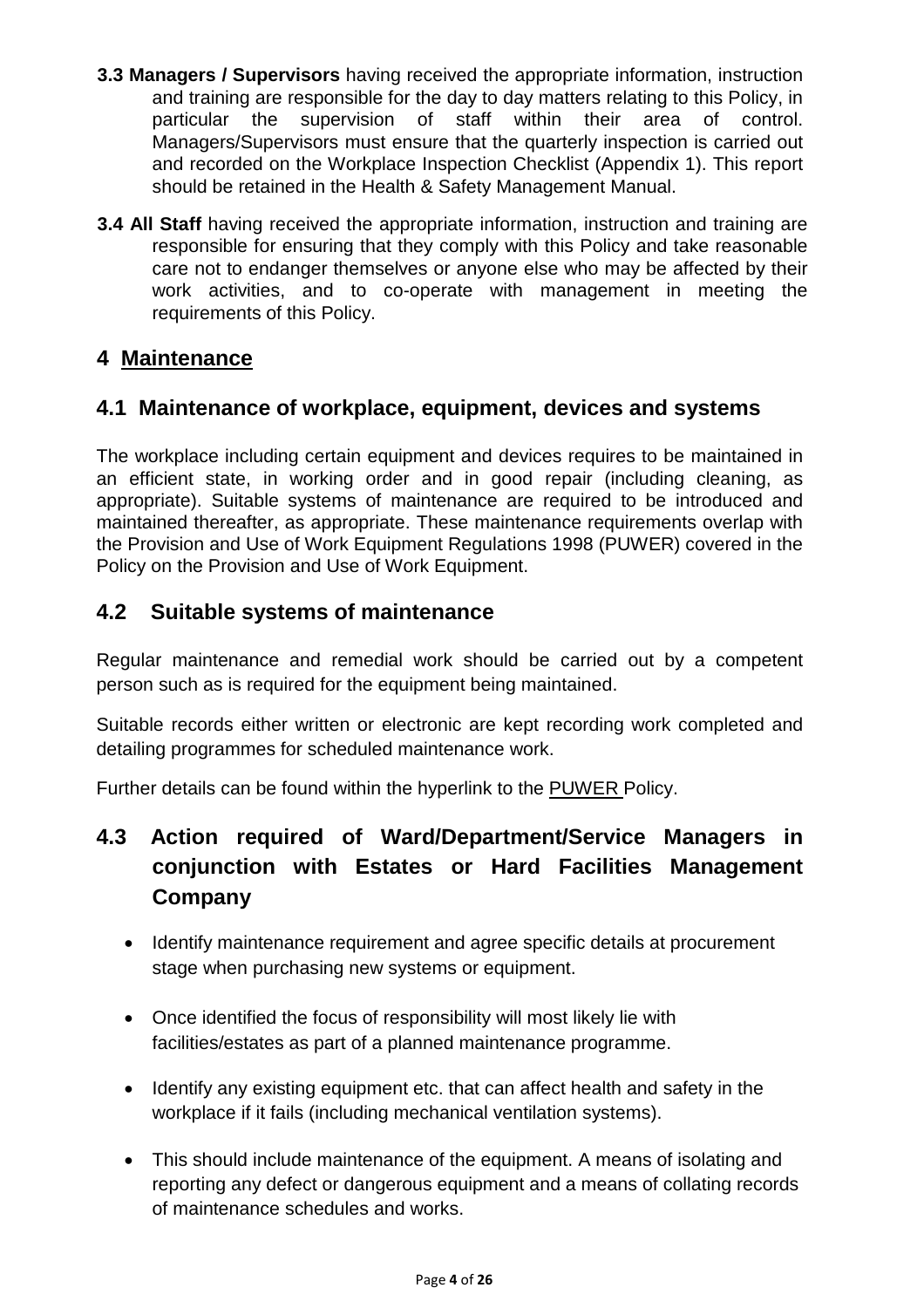- Ensure that any potentially dangerous defects are rectified.
- Keep suitable written records of both maintenance work completed and maintenance schedules.

# **5 General Workplace Ventilation**

Enclosed workplaces should be sufficiently well ventilated so that stale air, and air which is hot or humid because of the processes or equipment in the workplaces, is replaced at a reasonable rate.

The air to be introduced to the workplace should be free, as far as practicable, from any impurity likely to be offensive or cause ill health. Air taken from outside can normally be considered to be fresh.

Air inlets for ventilation systems should **not** excessively contaminated air e.g. close to manoeuvring of vehicles area etc.

be sited where they could draw in a flue, exhaust ventilation outlet,

In most cases within premises used by NHS GG&C windows or other openings will provide sufficient ventilation in some or all parts of the building. Where necessary mechanical means of ventilation should be provided as appropriate to the circumstances.

Whichever means is provided to ventilate the work area, workers should not be subject to uncomfortable draughts. In the case of mechanical ventilation systems it may be necessary to control the direction or velocity of airflow. Workstations should be re-sited or screened as required.

Mechanical ventilation systems which re-circulate air, including air conditioning systems should be designed to include fresh air inlets and filtration where necessary.

All mechanical ventilation systems, including air conditioning systems, must be regularly and properly cleaned, tested and maintained to ensure that they are kept clean and free from anything that may contaminate the air. Records of maintenance require to be maintained by Estates Department or Contracted Facilities Management Company.

## **6 Temperature** – see Temperature Guidelines in Appendix 2

The law does not state a maximum temperature however a reasonable working temperature requires to be maintained in all workplaces during working hours. This temperature should provide reasonable comfort without the need for special clothing. Where this is impractical due to hot or cold processes, rooms open to the outside etc. then reasonable steps to achieve a temperature as close as possible to comfortable should be taken.

As per the NHS GGC temperature guide the recommended minimum temperature in a workroom should normally be at least **16<sup>o</sup> C** unless much of the work involves severe physical effort in which case the temperature should be at least **13<sup>o</sup> C.** These temperatures refer to readings taken by a dry bulb thermometer, close to workstations, at working height and away from windows.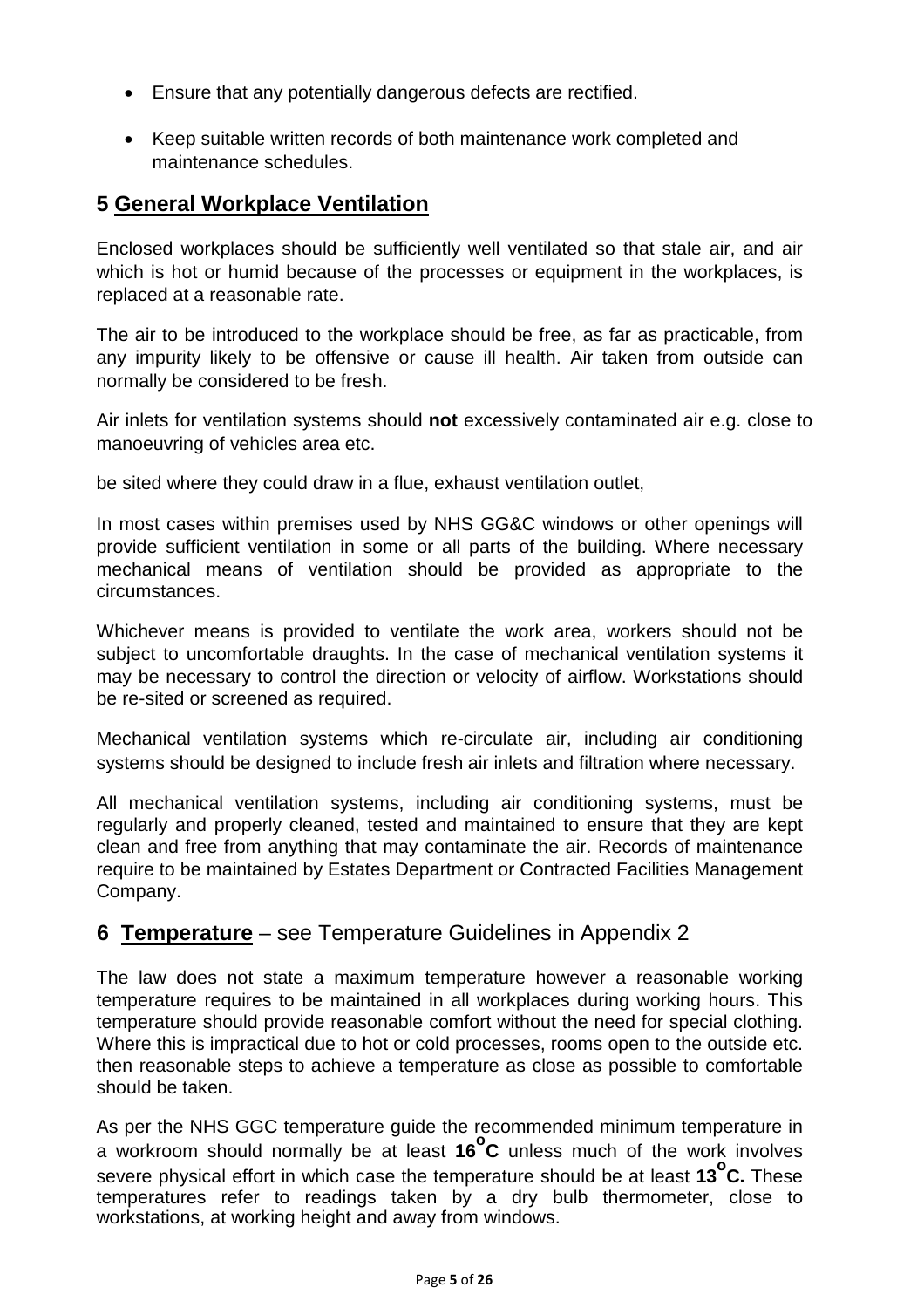It should be noted that the normal comfort range for sedentary office work is in the range **19<sup>o</sup> C to 22 <sup>o</sup> C.**

There is no stated maximum workplace temperature however suitable steps should be taken to reduce the temperature or to remove employees from exposure to work environments which are excessively hot. Steps to be taken to achieve a reasonably comfortable temperature should include the following:-

- Insulating hot plant and pipes.
- Shading windows.
- Locating workstations away from radiant heat.
- Providing air cooling plant where appropriate.

Further measures to adopt in the event of short term extremes of temperature might include:-

- Provision of suitable rest facilities including access to drinking water.
- Task rotation to reduce or limit length of exposure times.
- Evacuation of affected area to an area with a controlled environment.
- Provision of protective clothing where appropriate.
- Temporary use of portable fans/portable air conditioning units,

where assessed as being appropriate.

## **6.1 Heating**

Fixed heating systems should be installed and maintained in such a way that the products of combustion do not enter the workplace.

Temporary heating appliances brought into the workplace should be suitable for the purpose, sited in a safe location, provided with suitable guarding where appropriate and do not produce fumes that will be harmful or offensive. These appliances must only be sourced by the Estates Department or Hard Facilities Management Company.

## **6.2** *Thermometers*

Suitable non-mercury filled thermometers require to be provided in readily accessible positions in the workplace for the purpose of checking and monitoring temperatures. These can be sourced from procurement.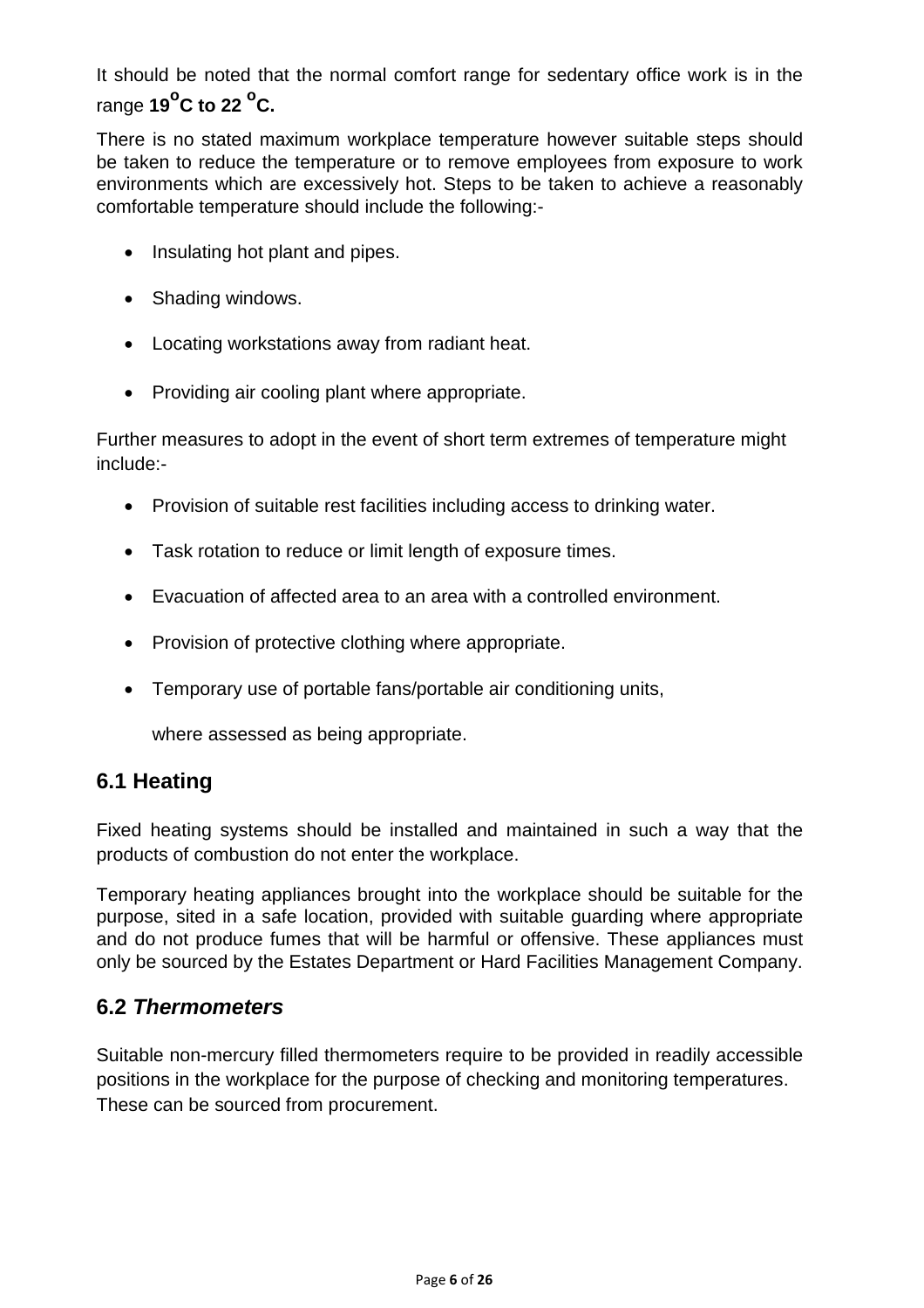# **7 Lighting**

Lighting at work should be sufficient to enable people to work, use facilities and move from place to place safely without experiencing eyestrain. Stairs should be well lit in such a way as not to cast shadows over the main parts of the treads. Places of particular risk such as pedestrian crossing points on vehicular traffic routes should be adequately lit after dark.

The following points should be taken into account when assessing the lighting provision in a workplace:-

- Dazzling lights or lights causing glare should be avoided.
- Lights and light fittings should be of a type and so positioned so as not to present hazards e.g. electrical, fire, radiation or collision etc.
- Light switches should be positioned to be visible and readily accessible.
- Lighting should not be obscured by stacked goods or similar so that it becomes insufficient.
- Fittings or lights should be replaced immediately if they become dangerous, electrically or otherwise.
- Lighting levels and equipment should be visually checked on a regular basis as part of the regular recorded workplace inspections.

## **7.1 Requirements under other legislation**

Specific requirements on lighting are contained within the **Provision and Use of Work Equipment Regulations 1998** and the **Health and Safety (Display Screen Equipment) Regulations 1992**, as amended by the Health and Safety (Miscellaneous Amendments) Regulations 2002. These are covered by separate Policies.

Specific advice on these requirements can be obtained from the Health & Safety Service.

## **7.2 Natural lighting**

It is recognised that people generally prefer to work in natural rather than artificial light. It is recommended therefore that where practicable workstations are situated to take advantage of existing natural daylight. Windows and skylights should be cleaned regularly and kept free from unnecessary obstructions to admit maximum daylight. However where this would result in excessive heat or glare the workstation should be repositioned accordingly or the window / skylight suitably shaded. Natural lighting may also not be feasible where windows have to be covered for security reasons. Where no provision for natural light exists then suitable artificial light should be provided in line with advice above.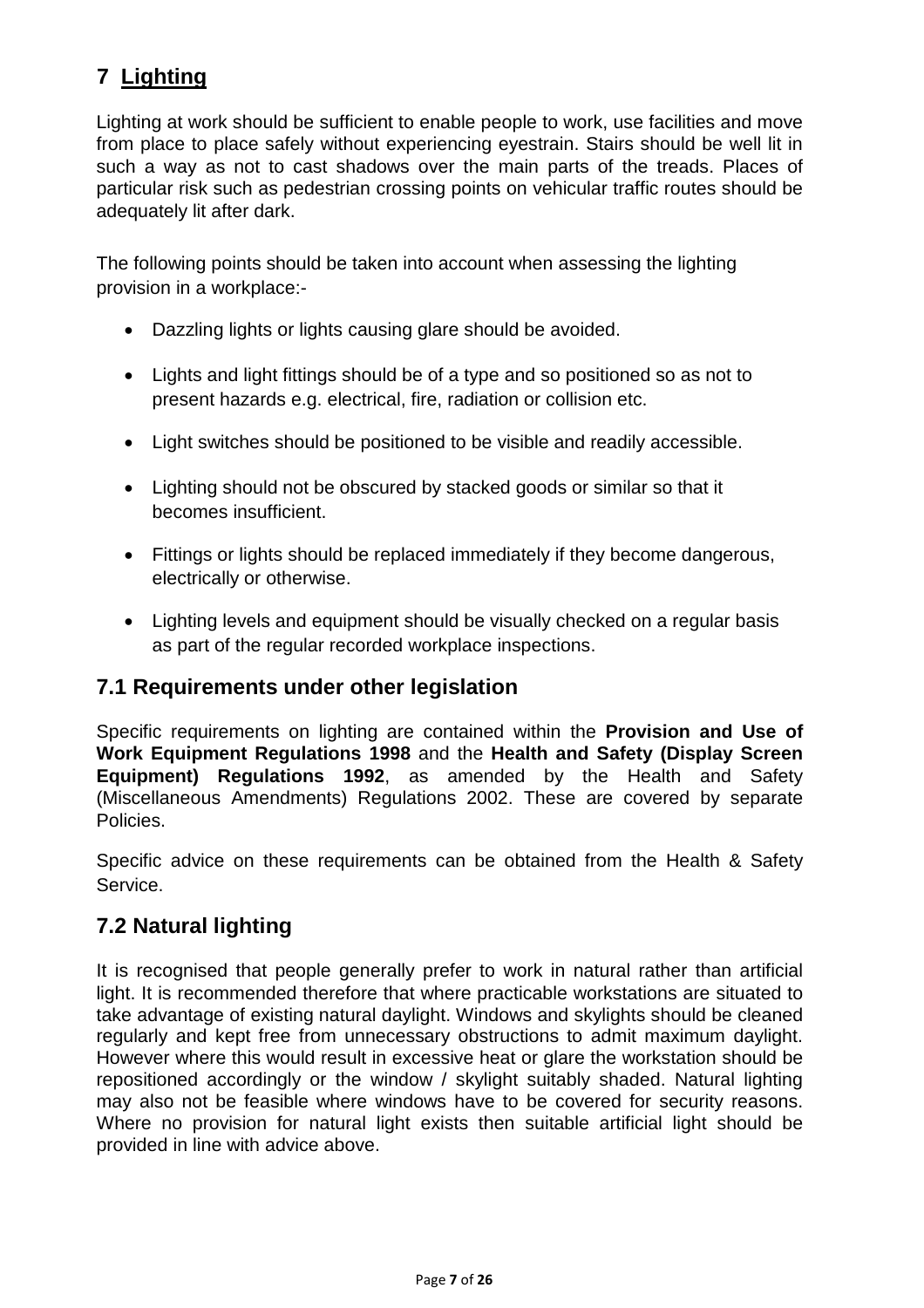# **7.3 Emergency Lighting**

Emergency lighting should be provided in work areas where the sudden loss of light would present a serious risk if normal lighting fails e.g. hazardous process to be made safe. Emergency lighting should be powered from a source separate from that of normal lighting and should be immediately effective without the need for action by anyone.

Emergency lighting will be determined as part of the fire risk assessment of the premises.

# **7.4 External Lighting**

Outdoor pathways and walkways used by staff, patients and visitors NHS GG&C premises should be adequately lit after dark. This lighting provision should be included in the regular recorded workplace inspections.

## **8 Cleanliness and Waste Materials**

Every workplace including the furniture, furnishings and fittings require to be kept sufficiently clean. The level of cleanliness should be appropriate to the use of the room e.g. food preparation and eating areas should be of a higher standard than storage or plant rooms etc.

Waste and refuse should be removed at appropriate intervals in line with the Waste Management Policy.

Appropriate arrangements require to be made for the removal of waste in accordance with the Waste Management Policy.

## **8.1 Work surfaces**

Floors, walls, ceilings and work surfaces require to be capable of being kept sufficiently clean. They should be painted, tiled or otherwise treated so that they can be kept clean and the surface treatment renewed when it can no longer be cleaned properly. Appropriate floor coverings capable of being cleaned should be provided in all workplaces with areas of absorbent floors such as untreated concrete or timber suitably sealed or coated where there is a risk of contamination by oils or other substances which are difficult to remove.

## **8.2 Cleaning arrangements**

Suitable cleaning arrangements are required to be made for the workplace. These arrangements should be specified in a Service Level Agreement *and without creating or exposing anyone to a health and safety risk.*

In addition to normal cleaning arrangements provision should be made to clean up spillages and remove unexpected soiling of surfaces. The specific arrangements required should be appropriate to the individual workplace and the activities and processes carried out there.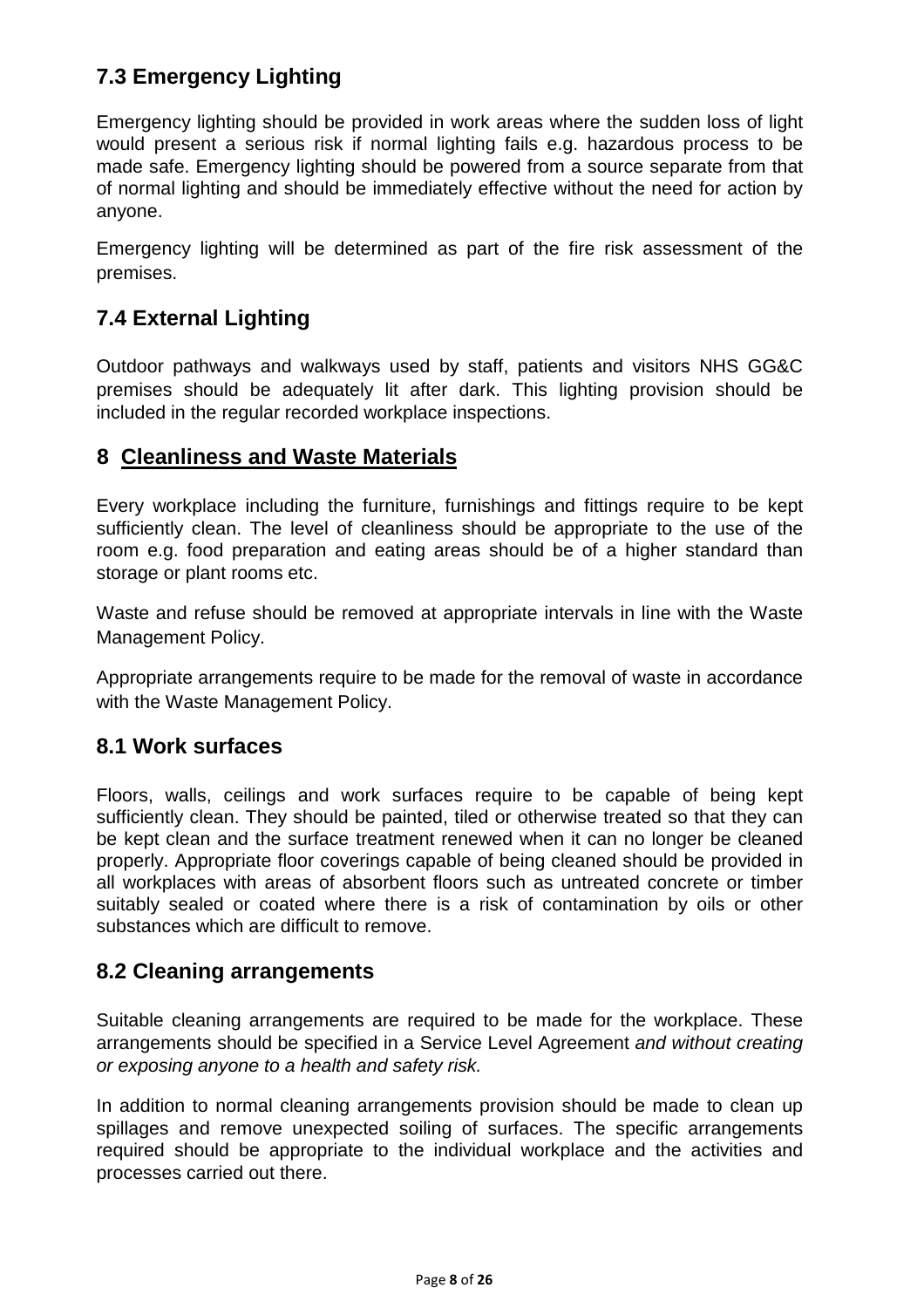# **8.3 Furniture and fittings**

Furniture and fittings provided in the workplaces should be checked as part of the regular recorded inspections of the workplace. Torn, damaged or stained upholstery on seats should be suitably repaired / cleaned or the item replaced.

## **9 Room dimensions and space**

Workrooms should have enough free space to allow people to access their workstations and move freely around the room. The number of people who can work in a particular room at any one time depends not only on the size of the room but should also take into account the space taken up by furniture, fittings, equipment and the room layout.

The total volume of a room, when empty divided by the number of people working in it should be at least 11 cubic metres per person. In making this calculation a room with a ceiling height more than 3 metres should be counted as 3 metres for the purposes of the calculation. The figure of 11 cubic metres is a minimum and may be insufficient space in the circumstances if much of the floor area is taken up by furniture and equipment.

This room dimension calculation does not apply to attendants' shelters, control cabs and similar small structures where space is necessarily limited. In addition it does not apply to rooms used for lectures, meetings and similar purposes.

In a typical room where the ceiling is 2.4 metres high a floor area of 4.6 m<sup>2</sup> (e.g. 2m x 2.3m) will be needed to provide a space of 11 cubic metres. Where the ceiling is 3 metres high or above then this would result in a minimum floor area of 3.7  $m^2$  (e.g. 2m x 1.85m). These figures are for illustrative purposes and are approximate.

# **10 Workstations and seating and general use of Display Screen Equipment.**

Please refer to the [Display Screen Equipment Policy](https://www.nhsggc.org.uk/working-with-us/hr-connect/health-safety/policies-guidance-documents-forms/display-screen-equipment-dse/) for current best practice and guidance.

Workstations require to be arranged so that each task can be carried out safely and comfortably. *Each workstation should allow adequate freedom of movement for any person to work and arranged around the individual's needs. Seating and where fitted chair castors should be appropriate for the floor surface. Seating should provide adequate support and stability.* 

Specific advice for workstations utilising Display Screen Equipment is contained within Section 2 of the Health & Safety Management Manual.

# **11 Condition of floors and Organisation of traffic routes**

'Traffic route' means a route for pedestrian traffic, vehicles, or both, and includes any stairs, fixed ladder, doorway, gateway, loading bay or ramp.

There should be sufficient traffic routes, of sufficient width and headroom, to allow people and vehicles to circulate safely with ease.

Horizontal swinging barriers used as gates at car park or similar entrances should be locked open or locked shut (preferably by padlock) so that they do not swing open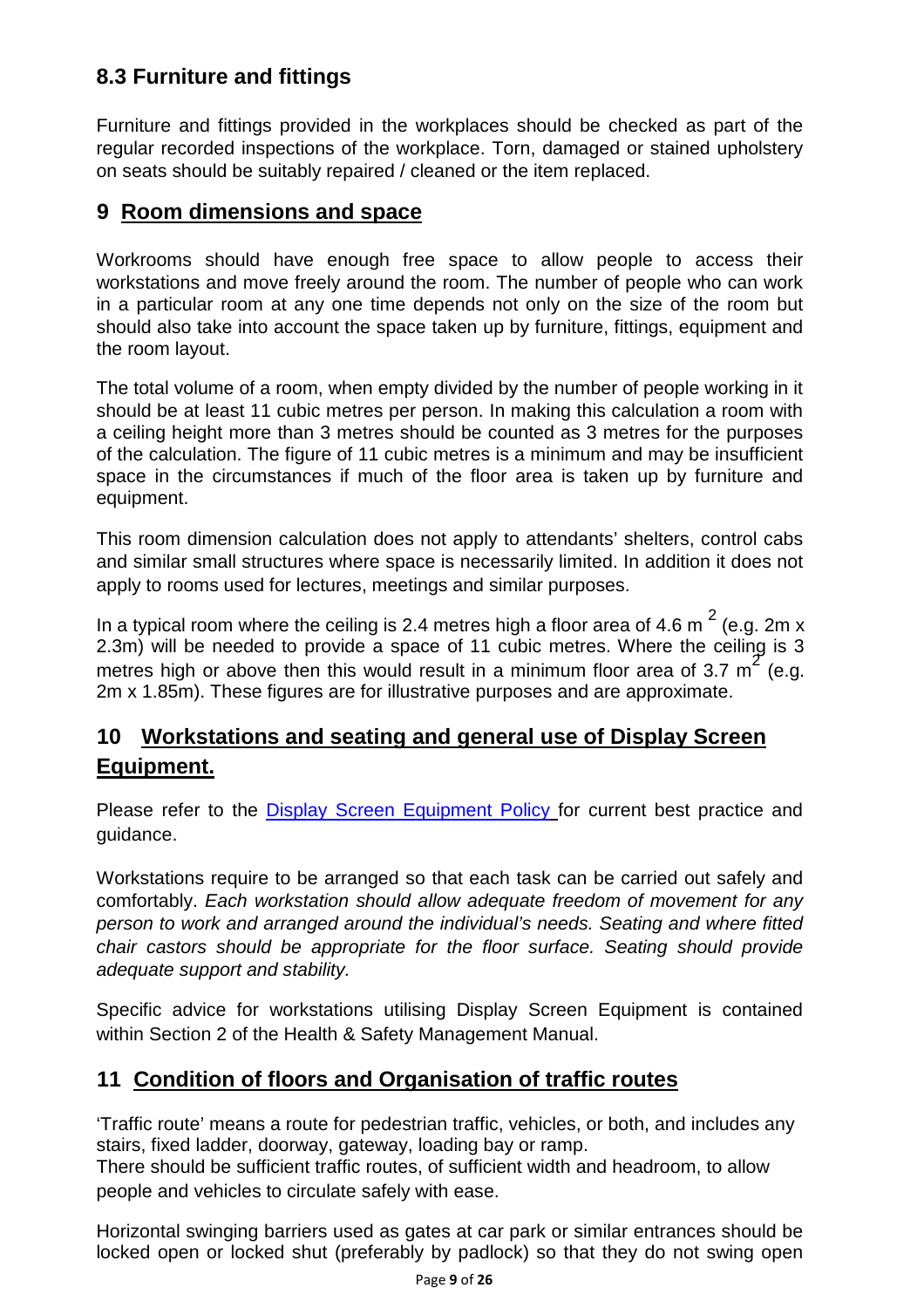and constitute a risk to oncoming vehicles. This guidance also relates to duties under the requirements of the Regulations covering doors and gates.

To allow people and vehicles to move safely, the best approach is to keep vehicles and pedestrians apart by ensuring that they use entirely separate routes

If people and vehicles have to share a traffic route, use kerbs, barriers or clear markings to designate a safe walkway and, where pedestrians need to cross a vehicle route, provide clearly marked crossing points with good visibility, bridges or subways. Make sure the shared route is well lit.

It is often difficult for drivers to see behind their vehicle when they are reversing; as far as possible, plan traffic routes so that drivers do not need to reverse. This can be achieved by using one-way systems and drive-through loading areas. Where reversing is required when practicable must only be undertaken using a banksman.

Set appropriate speed limits, and make sure they, and any other traffic rules, are obeyed. Provide route markings and signs so that drivers and pedestrians know where to go and what rules apply to their route, so they are warned of any potential hazards.

Loading bays should have at least one exit point from the lower level, or a refuge should be provided to avoid people being struck or crushed by vehicles.

Where a load is tipped into a pit or similar place, and the vehicle is liable to fall into it, barriers or portable wheel stops should be provided at the end of the traffic route. Floors and traffic routes should be sound and strong enough for the loads placed on them and the traffic expected to use them. The surfaces should not have holes or be uneven or slippery, and should be kept free of obstructions and from any article or substance which may cause a person to slip, trip or fall.

Criteria for defects such as subsidence, unevenness, pot holes, collection of surface water, cracks and ruts should be determined and set, and maintenance systems developed to undertake repair when these limits are exceeded.

Open sides of staircases should be fenced with an upper rail at 900 mm or higher, and a lower rail. A handrail should be provided on at least one side of every staircase, and on both sides if there is a particular risk. Additional handrails may be required down the centre of wide staircases.

Access between floors should not be by ladders or steep stairs.

## **11.1 Condition of floors and traffic routes**

- Where holes or other hazards are noted immediate arrangements should be made for their repair. In the meantime such temporary measures as are necessary require to be taken until suitable repairs have been effected e.g. barriers, conspicuous marking etc.
- All temporary holes such as for work in progress on paths or removed floorboards should be adequately guarded. Due account should be taken of persons with impaired or no sight.
- Steep slopes and ramps used by people with disabilities should be provided with a suitable secure handrail.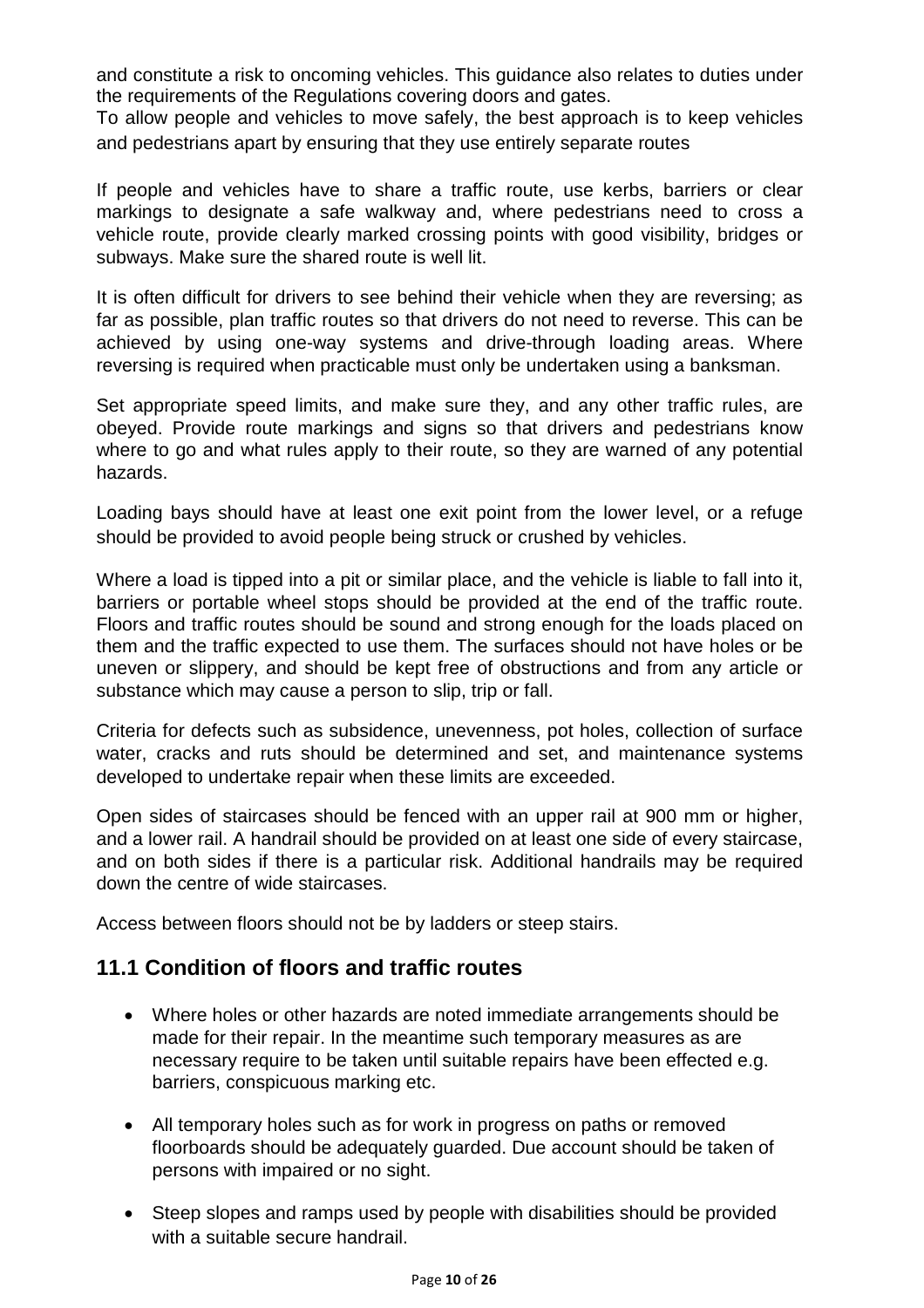- Where floors are likely to become wet or subject to spillages then suitable slip resistant flooring should be provided
- Floors adjacent to machinery which could cause injury if anyone was to fall against it, e.g. woodworking or grinding machines, should be provided with a slip resistant floor covering and be kept free from slippery substances or loose materials.
- Suitable arrangements require to be put in place to minimise risks from snow and ice. This will involve the gritting, snow clearance and where appropriate the closing of certain routes when affected. The arrangements made should be formalised into a procedure and directed to the attention of all relevant personnel.
- All floors and traffic routes should be kept clear of obstructions that may present a hazard or impede access. Where a temporary obstruction is unavoidable then access to it should be prevented or suitable warning measures appropriate to the hazard posted in a prominent position e.g., hazard warning cones.
- Effective drainage requires to be provided for all floor surfaces and traffic routes. The drain covers should be as near flush as possible with the surrounding area and regularly checked and maintained to ensure their efficient function.

## **11.2 Organisation of traffic routes**

Every workplace requires to be suitably organised to ensure that pedestrians and vehicles using or visiting the premises can do so in a safe manner. It should be noted that in premises with traffic routes that pre-existed before 1 January 1993, the requirements to comply with the following guidance is to the extent that it is reasonably practicable. For most NHS GG&C premises this will make no difference to the actions required. Specific advice on this matter if required can be obtained from the Health & Safety Service.

## **11.3 Signs on traffic routes**

Any signs used in connection with traffic should comply with the Traffic Signs Regulations and General Directions (1994) which are set out in the Highway Code for use on the public highway.

## **12 Falls or falling objects**

NHS GG&C will take, so far as is reasonably practicable, suitable and effective measures to prevent any person falling which is likely to cause personal injury or to prevent any person being struck by a falling object likely to cause injury.

The consequences of falling into dangerous substances are so serious that a high standard of protection is required. Dangerous substances in tanks, pits or other structures should be securely fenced or covered. Traffic routes associated with them should also be securely fenced. Duties to prevent falls from height in general are covered by [the Work at Height Regulations 2005.](http://www.hse.gov.uk/falls/regulations.htm)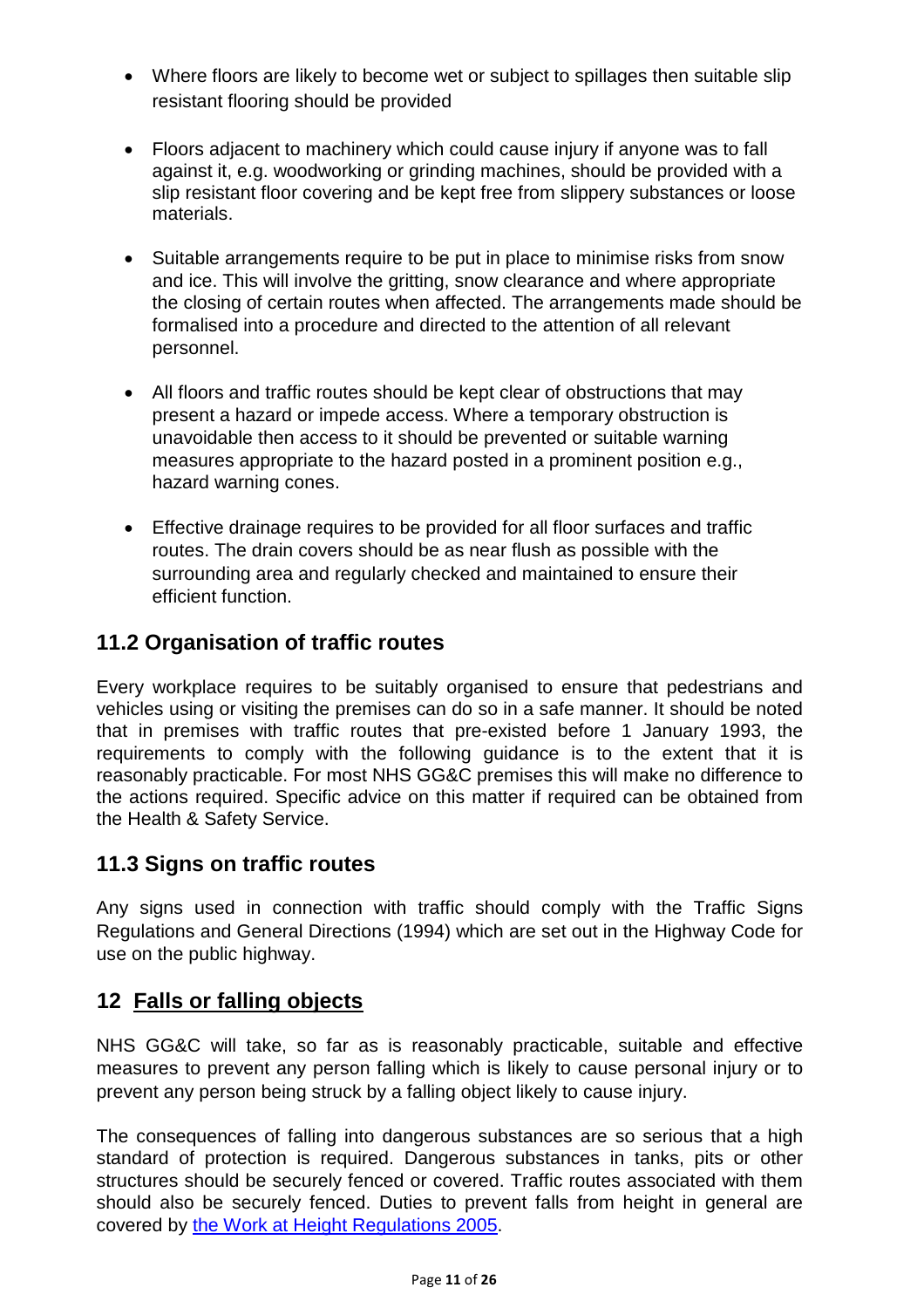- As a guide secure barriers should be provided wherever possible at all places where a person could fall in hazardous circumstances such as traffic routes close to an edge, large numbers of people present, where the fall is into a traffic route or onto a dangerous surface etc. They should be sufficiently high, and filled in sufficiently, to prevent falls over or through the barrier and should be of adequate strength and stability to restrain any person or object liable to fall onto or against it.
- At minimum barriers should consist of two guardrails at suitable heights (top rail and a mid-rail) at suitable heights. The top of the barrier should be at least 1100mm.

## **12.2 Roof work**

The majority of NHS GG&C personnel will not work on roofs as part of their work duties and therefore access to roofs should be secured and restricted to authorised personnel only.

## **12.3 Access to attics**

Access to attics should be restricted to authorised personnel only.

## **13 Windows and transparent or translucent doors gates and walls**.

#### **Transparent or translucent doors, gates or walls and windows**

Windows, transparent or translucent surfaces in walls, partitions, doors and gates should, where necessary for reasons of health and safety, be made of safety material or be protected against breakage. If there is a danger of people coming into contact with it, it should be marked or incorporate features to make it apparent.

Employers will need to consider whether there is a foreseeable risk of people coming into contact with glazing and being hurt. If this is the case, the glazing will need to meet the requirements of the Regulations.

#### **Windows**

Where applicable open able windows, skylights and ventilators should be capable of being opened, closed or adjusted safely and, when open, should not pose any undue risk to anyone. Windows within patient access should be restricted to no more than a 100mm opening.

Windows and skylights should be designed so that they may be cleaned safely. When considering if they can be cleaned safely, account may be taken of equipment used in conjunction with the window or skylight or of devices fitted to the building.

## **14 Doors and gates**

Doors and gates should be suitably constructed and fitted with safety devices if necessary.

Doors and gates which swing both ways and conventionally hinged doors on main traffic routes should have a transparent viewing panel.

Power-operated doors and gates should have safety features to prevent people being struck or trapped and, where necessary, should have a readily identifiable and accessible control switch or device so that they can be stopped quickly in an emergency.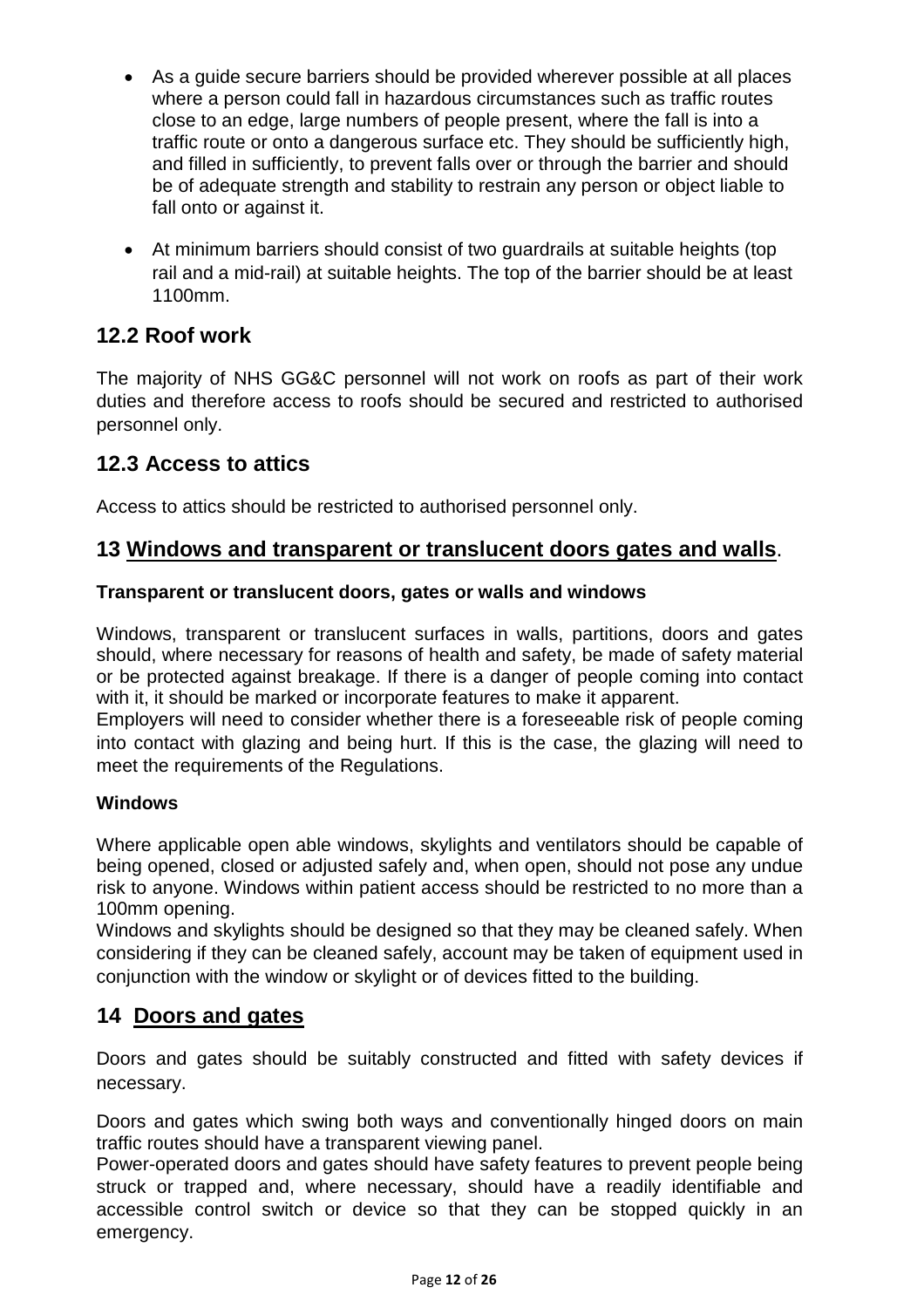Upward-opening doors or gates need to be fitted with an effective device to prevent them falling back. Provided that they are properly maintained, counterbalance springs and similar counterbalance or ratchet devices to hold them in the open position are acceptable. Powered vertical opening doors that are powerful enough to lift an adult or child should be fitted with measures to prevent this.

## **15 Sanitary Conveniences**

Suitable and sufficient sanitary conveniences and washing facilities should be provided at readily accessible places. They and the rooms containing them should be kept clean and be adequately ventilated and lit. Washing facilities should have running hot and cold or warm water, soap and clean towels or other means of cleaning or drying.

If required by the type of work, showers should also be provided. Men and women should have separate facilities unless each facility is in a separate room with a lockable door and is for use by only one person at a time.

## **15.1 Minimum numbers of facilities**

Table 1 shows the minimum number of sanitary conveniences and washing stations that should be provided. Column 1 refers to the maximum number of people likely to be in the workplace at any one time. Where separate sanitary accommodation is provided for males and females then a separate calculation should be made for each group.

## **TABLE 1**

| Number of people at | Number of water closets | Number of wash |
|---------------------|-------------------------|----------------|
| work                |                         | stations       |
| 1 to $5$            |                         |                |
| 6 to 25             |                         |                |
| 26 to 50            |                         |                |
| 51 to 75            |                         |                |
| 76 to 100           |                         |                |

**Reproduced from Workplace ACOP**

In the case of sanitary accommodation used only for men then Table 2 can be followed as an alternative.

#### **TABLE 2**

| Number of men at work | Number of water closets | Number of urinals |
|-----------------------|-------------------------|-------------------|
| 1 to 15               |                         |                   |
| 16 to 30              |                         |                   |
| 31 to 45              |                         |                   |
| 46 to 60              |                         |                   |
| 61 to 75              |                         |                   |
| 76 to 90              |                         |                   |
| 91 to 100             |                         |                   |

**Reproduced from Workplace ACOP**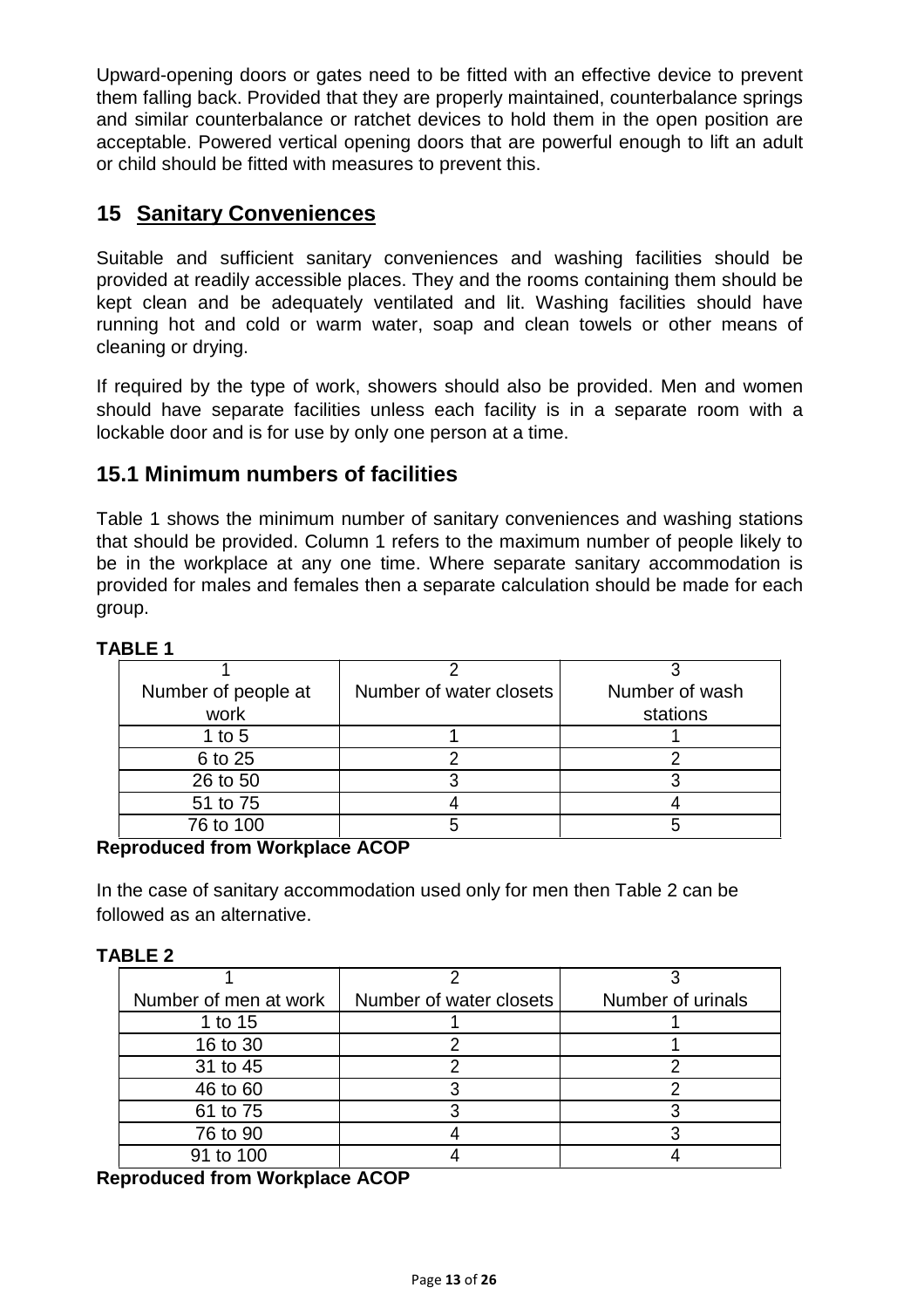## **16 Drinking Water**

An adequate supply of high-quality drinking water, with an upward drinking jet or suitable cups should be provided. Water should only be provided in refillable enclosed containers where it cannot be obtained directly from a mains supply.

The containers should be refilled at least daily (unless they are chilled water dispensers where the containers are returned to the supplier for refilling). Bottled water/water dispensing systems may still be provided as a secondary source of drinking water.

Drinking water does not have to be marked unless there is a significant risk of people drinking non-drinking water.

## **17 Facilities for changing and storing clothing**

Adequate, suitable and secure space should be provided to store workers' own clothing and special clothing. As far as is reasonably practicable the facilities should allow for drying clothing. Changing facilities should also be provided for workers who change into special work clothing. The facilities should be readily accessible from workrooms and washing and eating facilities, and should ensure the privacy of the user, be of sufficient capacity, and be provided with seating.

## **18 Facilities for rest and to eat meals**

Suitable and sufficient, readily accessible rest facilities should be provided.

Seats should be provided for workers to use during breaks. These should be in a place where personal protective equipment need not be worn. Rest areas or rooms should be large enough and have sufficient seats with backrests and tables for the number of workers likely to use them at any one time, including suitable access and seating which is adequate for the number of disabled people at work.

Where workers regularly eat meals at work, suitable and sufficient facilities should be provided for the purpose. Such facilities should also be provided where food would otherwise be likely to be contaminated.

Work areas can be counted as rest areas and as eating facilities, provided they are adequately clean and there is a suitable surface on which to place food.

Where provided, eating facilities should include a facility for preparing or obtaining a hot drink. Where hot food cannot be obtained in or reasonably near to the workplace, workers may need to be provided with a means for heating their own food (e.g. microwave oven).Canteens or restaurants may be used as rest facilities provided there is no obligation to purchase food.

Suitable rest facilities should be provided for pregnant women and nursing mothers. They should be near to sanitary facilities and, where necessary, include the facility to lie down.

**Smoking is prohibited** in almost all circumstances within premises and grounds under the control of NHS GG&C. Refer to the NHS GGC No Smoking Policy on HR Connect.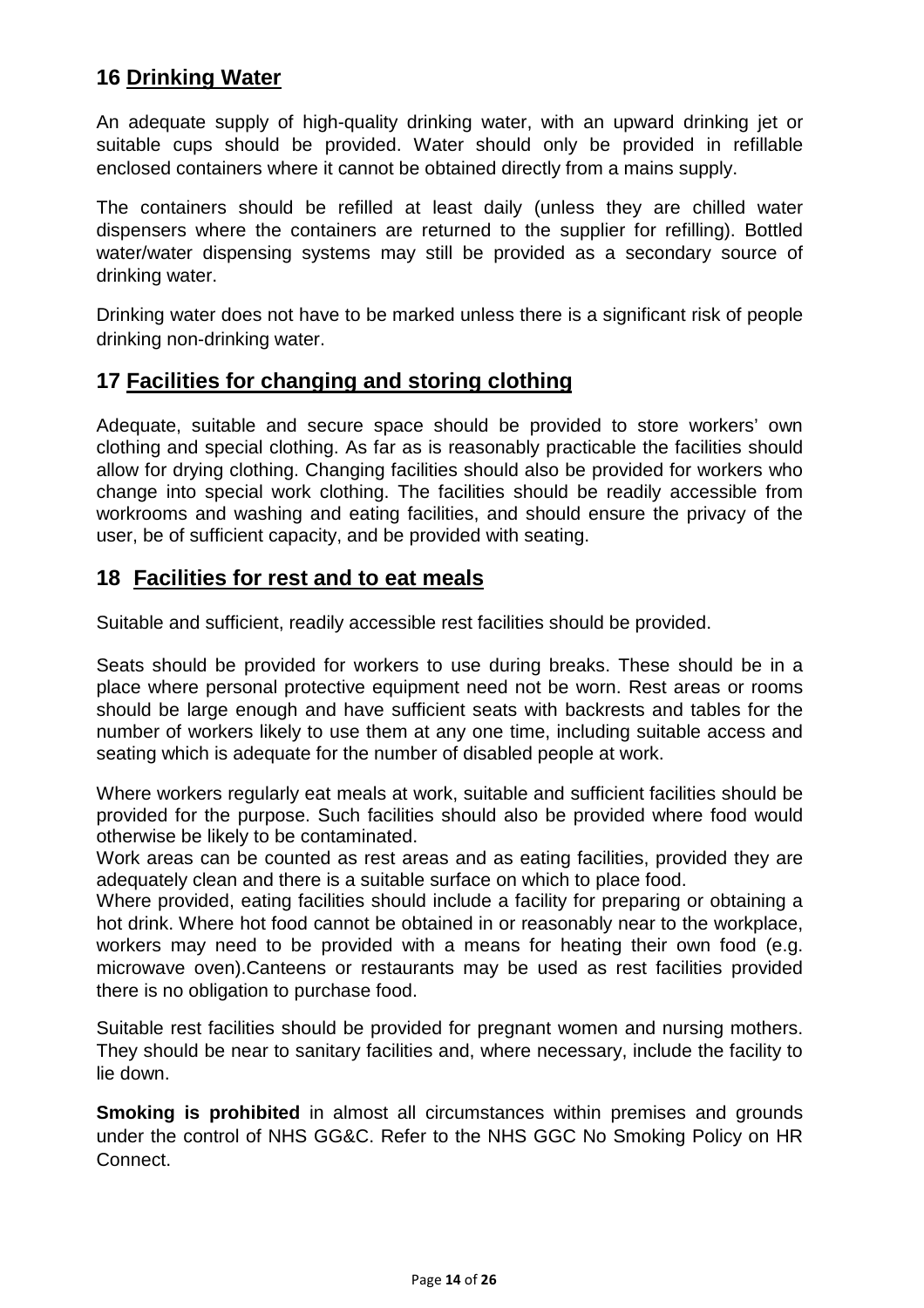# **19 Facilities for pregnant women and nursing mothers***.*

It is good practice to provide a healthy and safe environment for nursing mothers to express and store milk, i.e. clean and secure fridge. Facilities provided for pregnant women and nursing mothers, i.e. suitable resting room, should be conveniently situated in relation to sanitary accommodation. [Refer to guidance on HR Connect](https://www.nhsggc.org.uk/working-with-us/hr-connect/health-safety/policies-guidance-documents-forms/new-expectant-mothers/)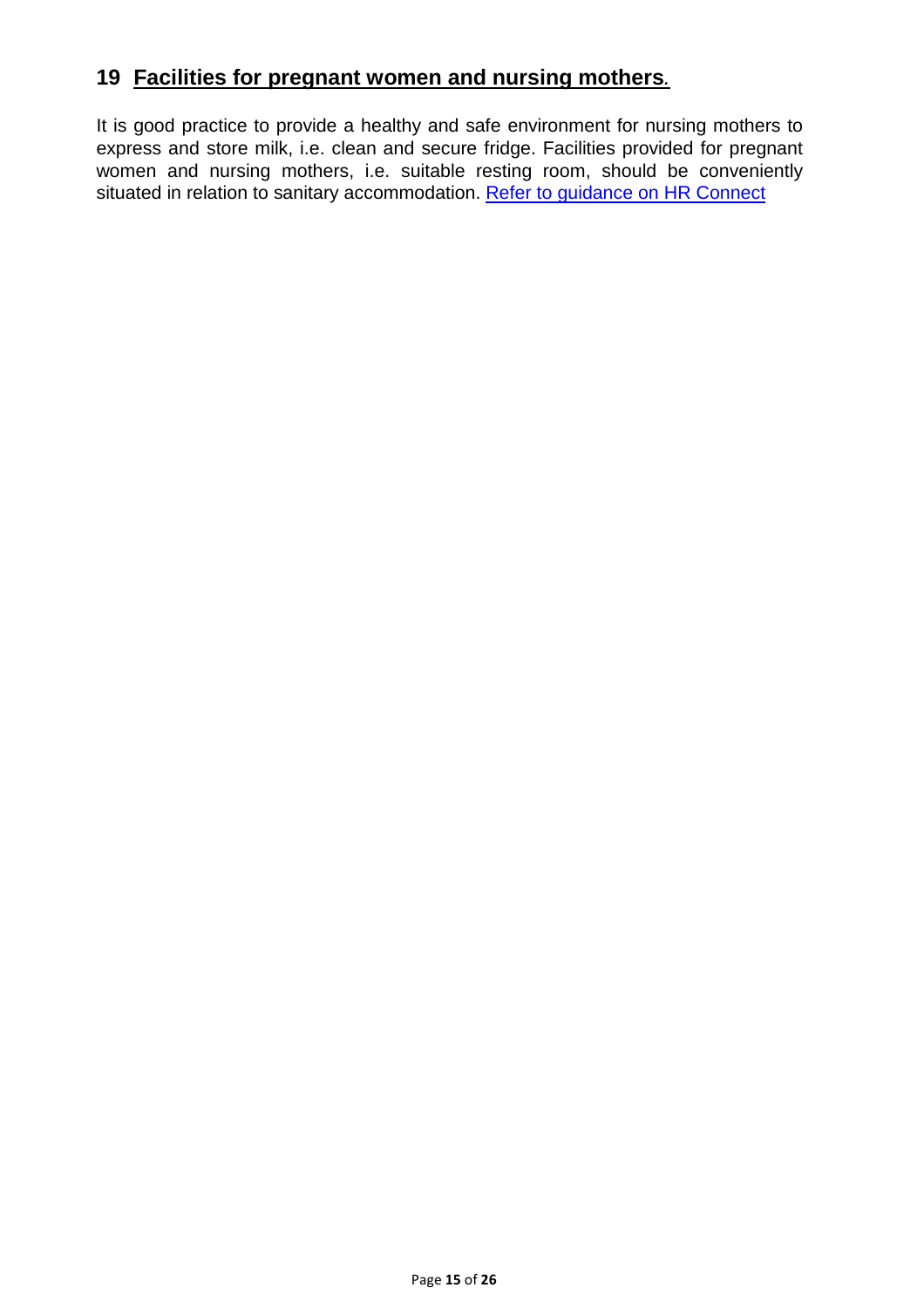# **Appendix 1A**



**Quarterly Workplace Inspection Checklist - Generic**

# **Site/Hospital:**

Ward/Department:

Date: Time:

|                                                                    | <b>Yes/No/Not</b> | <b>Comment/Further Action</b> |
|--------------------------------------------------------------------|-------------------|-------------------------------|
|                                                                    | <b>Applicable</b> |                               |
| <b>Building Fabric</b>                                             |                   |                               |
| Are walls, floors and ceilings in sound condition?                 |                   |                               |
| Are doors and windows maintained in good condition, e.g. no drafts |                   |                               |
| If designed to be opened, can windows be opened safely?            |                   |                               |
| Windows in patient areas - should not open more than 100mm?        |                   |                               |
| Has any Refurbishment/ Estates work been undertaken recently?      |                   |                               |
| <b>Ventilation</b>                                                 |                   |                               |
| Is ventilation adequate?                                           |                   |                               |
| Are ventilation or air conditioning units maintained?              |                   |                               |
| <b>Heating</b>                                                     |                   |                               |
| Is the heating system adequate and maintained?                     |                   |                               |
| If required, are heat sources adequately guarded?                  |                   |                               |
| Temperature                                                        |                   |                               |
| Does the temperature and humidity allow for a comfortable working  |                   |                               |
| environment? (See temperature guidlines)                           |                   |                               |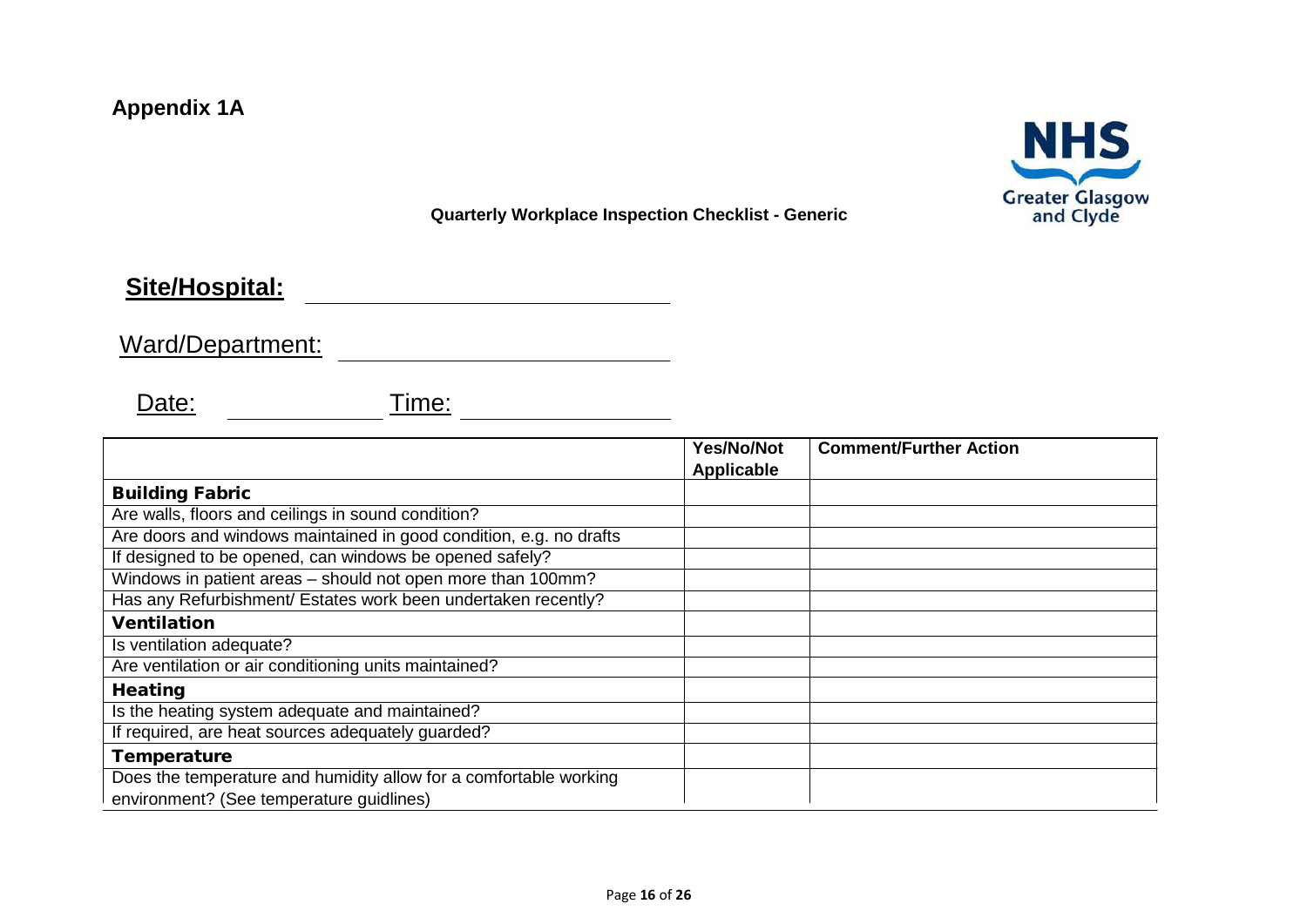| Lighting                                                                    |  |
|-----------------------------------------------------------------------------|--|
| Is lighting (both internal & external) suitable for the department's        |  |
| activities and enable safe movement?                                        |  |
| <b>Electrical</b>                                                           |  |
| Are sockets overloaded?                                                     |  |
| Are there damaged plugs, sockets or exposed wires?                          |  |
| Are alarm or nurse call systems adequately maintained?                      |  |
| Arrangements in place for checking of portable electrical equipment?        |  |
| Do staff know how to safely use isolation switches/cut offs (where          |  |
| applicable)?                                                                |  |
| Are switch rooms/control panels locked to prevent unauthorised access?      |  |
| <b>Equipment</b>                                                            |  |
| Are there suitable arrangements for the maintenance of equipment?           |  |
| Are there suitable arrangements for the removal from use of equipment       |  |
| that is defective, faulty or requires repair?                               |  |
| If used, are ladders, steps, kicksteps etc, suitable for task?              |  |
| Room dimensions, workstations and space                                     |  |
| Are workstations suitable e.g. size, layout for the tasks and activities    |  |
| being undertaken?                                                           |  |
| If required, is suitable seating provided?                                  |  |
| Is there adequate space for the safe storage of equipment and supplies?     |  |
| <b>Gas cylinders</b>                                                        |  |
| Are gas cylinders properly stored and restrained?                           |  |
| Are flow meters etc regularly maintained?                                   |  |
| <b>Cleanliness and waste</b>                                                |  |
| Are cleaning regimes adequate for the activities of your department?        |  |
| Are surfaces in sound condition to allow for cleaning?                      |  |
| Are linen and waste receptacles suitable and are uplifts sufficient?        |  |
| Is waste correctly disposed of i.e. clinical, domestic, special waste?      |  |
| Are healthcare waste and sharps bins correctly labelled and not overfilled? |  |
| <b>Floors and traffic routes</b>                                            |  |
| Is floor damaged or uneven?                                                 |  |
| Are there suitable procedures for dealing with spills, leaks, inclement     |  |
| weather etc?                                                                |  |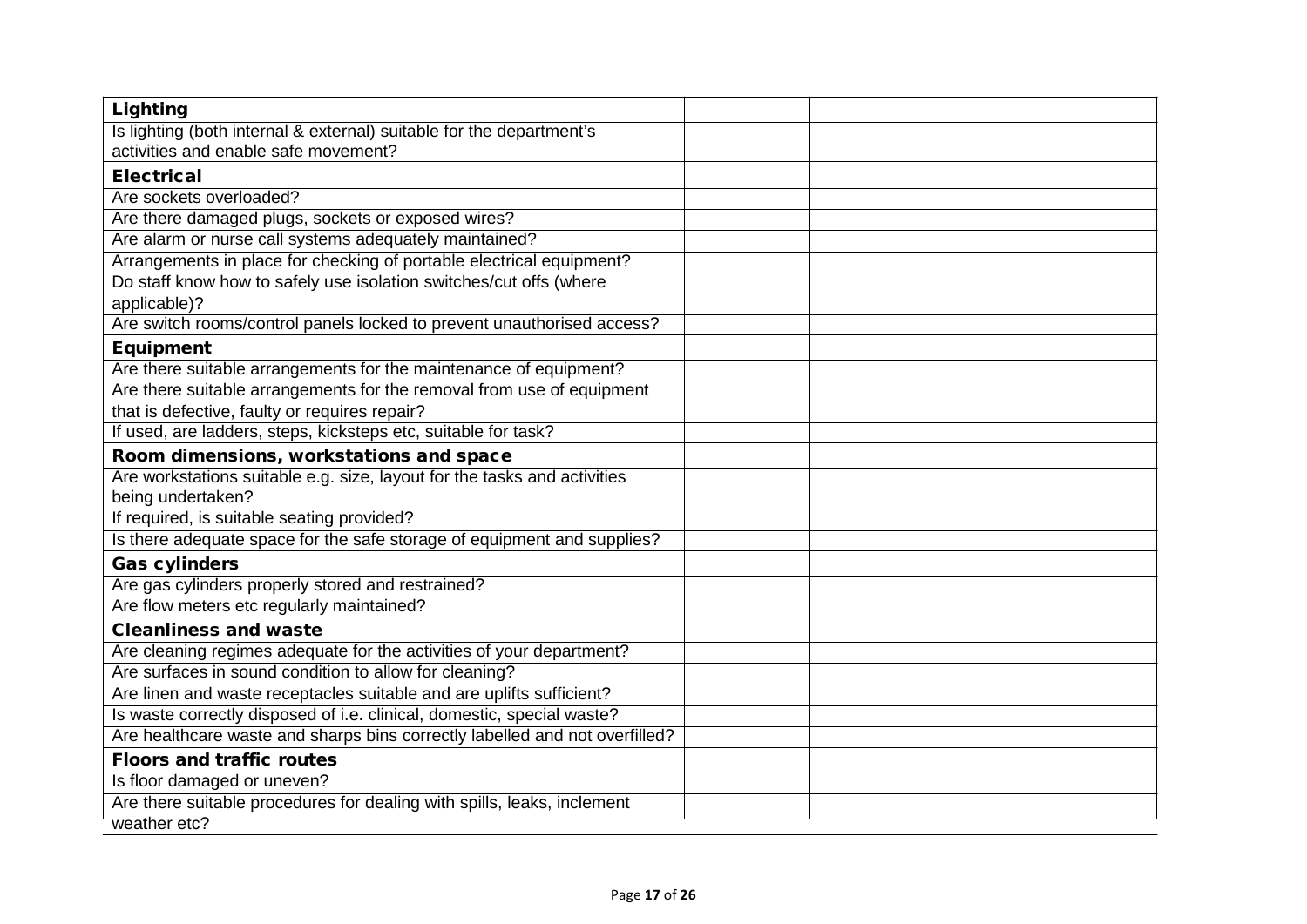| Do trailing cables or leads pose a significant trip risk?                     |  |
|-------------------------------------------------------------------------------|--|
| Are doorways, corridors and other traffic routes free from obstruction?       |  |
| <b>Sanitary Conveniences and washing facilities</b>                           |  |
| Are toileting and washing facilities (showers where required) adequate?       |  |
| Is drinking water easily accessible and of sufficient quality?                |  |
| Are staff provided with lockers or other secure storage for personal          |  |
| belongings?                                                                   |  |
| <b>Emergency procedures</b>                                                   |  |
| Are staff aware of emergency procedures, including evacuation plans?          |  |
| Is emergency lighting, signage, exit route etc adequate?                      |  |
| Are emergency telephone numbers displayed or readily available?               |  |
| <b>Environmental Issues</b>                                                   |  |
| Are any dripping taps or other leakage visible?                               |  |
| Is electrical equipment generally switched off rather than left on or on      |  |
| standby when not needed?                                                      |  |
| Are light switches clearly labelled, and are lights switched off when not     |  |
| needed?                                                                       |  |
| Are heating units blocked by boxes and furniture restricting air circulation? |  |
| Are doors or windows left open while heating/ air conditioning is on?         |  |
| <b>Other Issues</b>                                                           |  |
|                                                                               |  |
|                                                                               |  |
|                                                                               |  |
|                                                                               |  |
|                                                                               |  |
|                                                                               |  |

|                                         | <b>Print:</b> |  |
|-----------------------------------------|---------------|--|
| <b>Checklist completed by: Sign</b>     |               |  |
|                                         | Date:         |  |
| <b>Counter signed by Dept. Manager:</b> |               |  |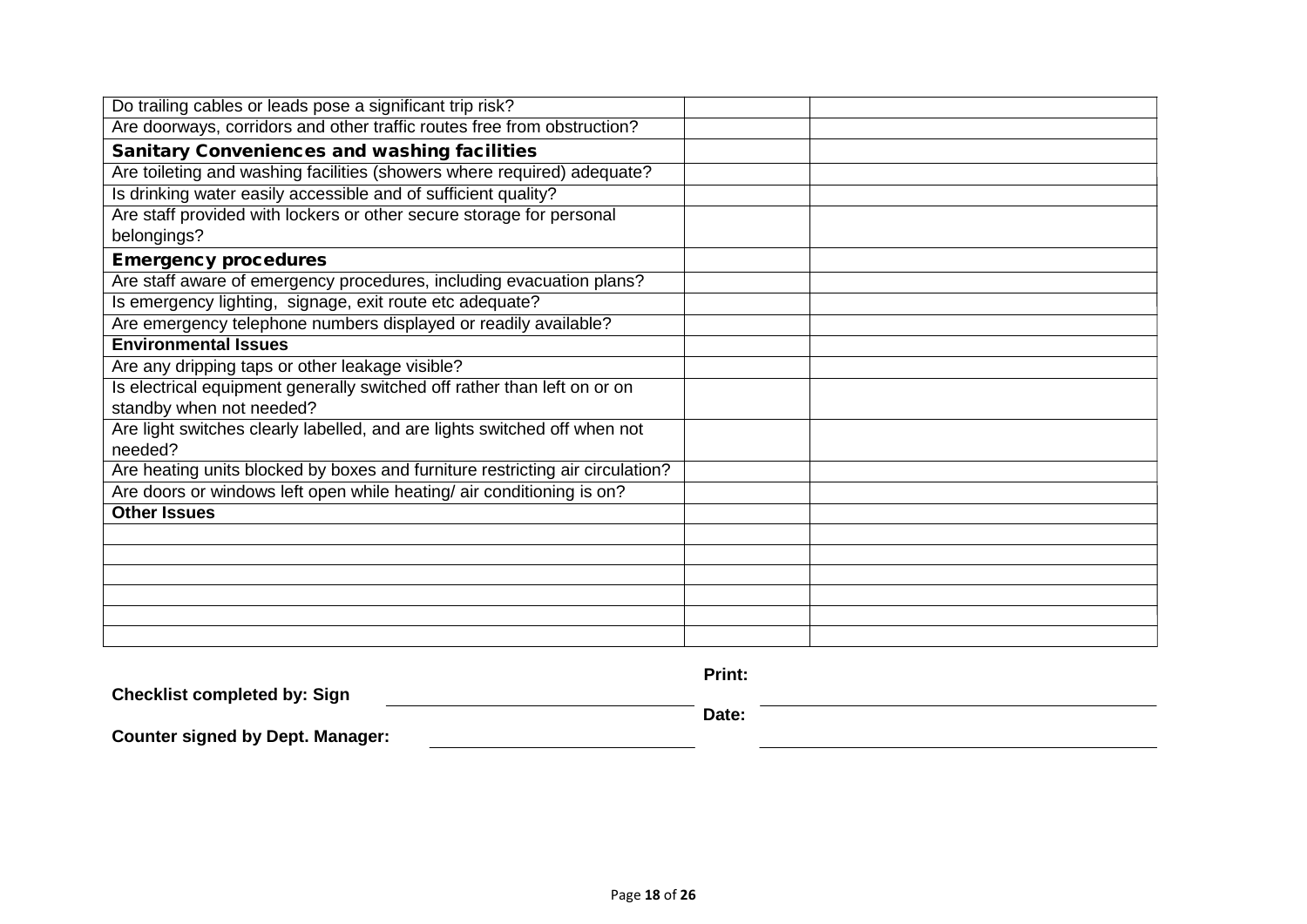

## **Workplace Inspection Checklist for Offices**

|  |  |  | Site/Hospital: |
|--|--|--|----------------|
|--|--|--|----------------|

# **Department:**

**Date: Time:**

|                                                                                                                             | Yes/ No/ Not      |                                |
|-----------------------------------------------------------------------------------------------------------------------------|-------------------|--------------------------------|
|                                                                                                                             | <b>Applicable</b> | <b>Comment/ Further Action</b> |
| <b>Building Fabric</b>                                                                                                      |                   |                                |
| Are walls, floors and ceilings in sound condition?                                                                          |                   |                                |
| Are doors and windows maintained in good condition e.g. no drafts                                                           |                   |                                |
| If designed to be opened, can windows be opened safely?                                                                     |                   |                                |
| Windows in patient areas – should not open more than 100mm?                                                                 |                   |                                |
| Is access and egress adequate, including for evacuation?<br>Remember personal evacuation plans may be needed for some staff |                   |                                |
| Has any Refurbishment/ Estates work been undertaken recently?                                                               |                   |                                |
| <b>Ventilation</b>                                                                                                          |                   |                                |
| Is ventilation adequate?                                                                                                    |                   |                                |
| Are ventilation or air conditioning units maintained?                                                                       |                   |                                |
| <b>Heating</b>                                                                                                              |                   |                                |
| Are heating units operational, sufficient and maintained?                                                                   |                   |                                |
| If required, are heat sources adequately guarded?                                                                           |                   |                                |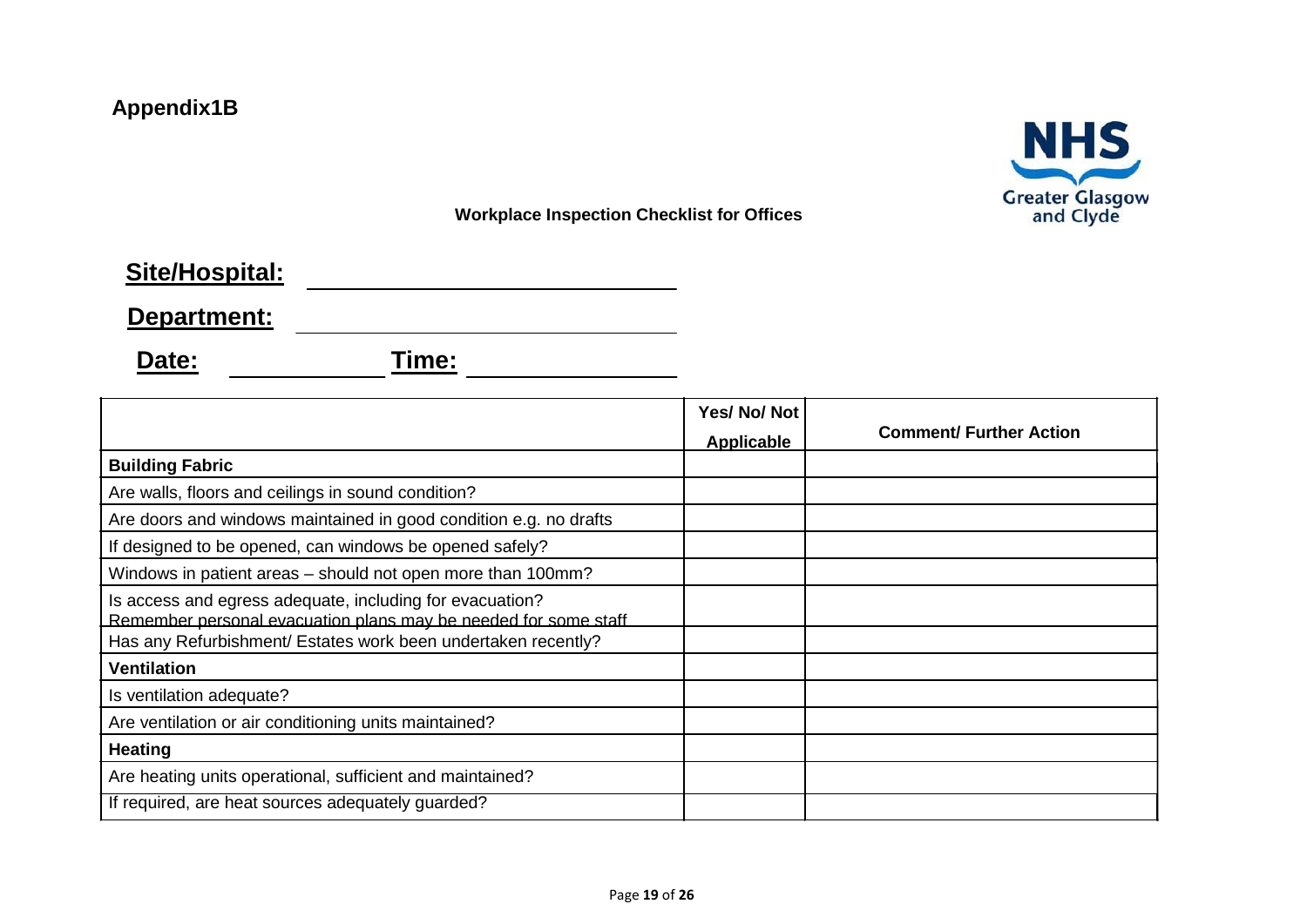| <b>Temperature</b>                                                                                                     |  |
|------------------------------------------------------------------------------------------------------------------------|--|
| Does the temperature and humidity allow for a comfortable working                                                      |  |
| environment?                                                                                                           |  |
| Lighting                                                                                                               |  |
| Is lighting (both internal & external) suitable for the department's                                                   |  |
| activities and enable safe movement?                                                                                   |  |
| <b>Electrical</b>                                                                                                      |  |
| Are sockets overloaded?                                                                                                |  |
| Are there damaged plugs, sockets or exposed wires?                                                                     |  |
| Are alarm systems adequately maintained?                                                                               |  |
| Arrangements in place for checking of portable electrical equipment?                                                   |  |
| Are there trailing electrical cables?                                                                                  |  |
| Are staff personal electrical equipment checked before use?                                                            |  |
| Are appliances (including kettles, toasters etc) adequately maintained and<br>free from defects?                       |  |
| <b>Equipment</b>                                                                                                       |  |
| Are furniture & fittings adequate and in good condition?                                                               |  |
| Are there suitable arrangements for the maintenance of equipment?                                                      |  |
| Are there suitable arrangements for the removal from use of equipment<br>that is defective, faulty or requires repair? |  |
| Are drawers kept closed whenever possible?                                                                             |  |
| Are staff aware of possible instability of filing cabinets?                                                            |  |
| Room dimensions, workstations and space                                                                                |  |
| Are workstations suitable e.g. size, layout for the tasks and activities being<br>undertaken?                          |  |
| If required, is suitable seating provided?                                                                             |  |
| Is there adequate space for the safe storage of equipment and supplies?                                                |  |
| Is shelving adequate and secure?                                                                                       |  |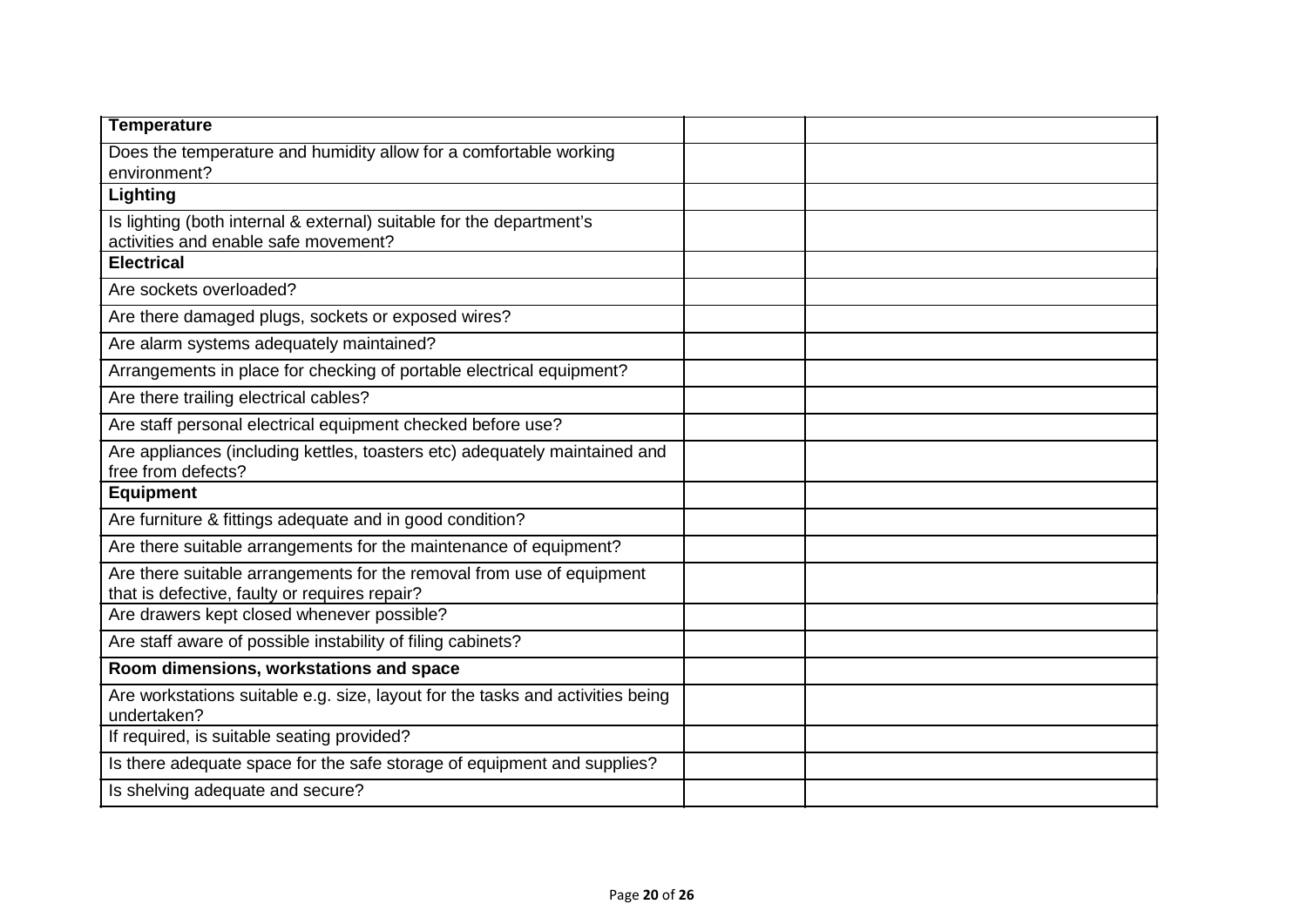| Can items be accessed without excessive stretching?                                                  |  |
|------------------------------------------------------------------------------------------------------|--|
| If used, are ladders, steps, kicksteps etc, suitable for task?                                       |  |
| <b>Cleanliness and waste</b>                                                                         |  |
| Are cleaning regimes adequate for the activities of your department?                                 |  |
| Are surfaces in sound condition to allow for cleaning?                                               |  |
| Is waste correctly disposed of i.e. clinical, domestic, special waste?                               |  |
| <b>Floors and traffic routes</b>                                                                     |  |
| Is floor damaged or uneven?                                                                          |  |
| Are there suitable procedures for dealing with spills, leaks, inclement<br>weather etc?              |  |
| Do trailing cables or leads pose a significant trip risk?                                            |  |
| Are doorways, corridors and other traffic routes free from obstruction?                              |  |
| <b>Sanitary Conveniences and washing facilities</b>                                                  |  |
| Are toileting and washing facilities adequate?                                                       |  |
| Is drinking water easily accessible and of sufficient quality?                                       |  |
| Do staff have secure storage for personal belongings?                                                |  |
| <b>Emergency procedures</b>                                                                          |  |
| Are staff aware of emergency procedures, including evacuation plans?                                 |  |
| Is emergency lighting and signage adequate?                                                          |  |
| Are emergency telephone numbers displayed or readily available?                                      |  |
| <b>Environmental Issues</b>                                                                          |  |
| Are doors or windows left open while heating/air conditioning is on?                                 |  |
| Are heating units blocked by boxes and furniture restricting air circulation?                        |  |
| Are light switches clearly labelled, and are lights switched off when not<br>needed?                 |  |
| Is electrical equipment generally switched off rather than left on or on<br>standby when not needed? |  |
| Are any dripping taps or other leakage visible?                                                      |  |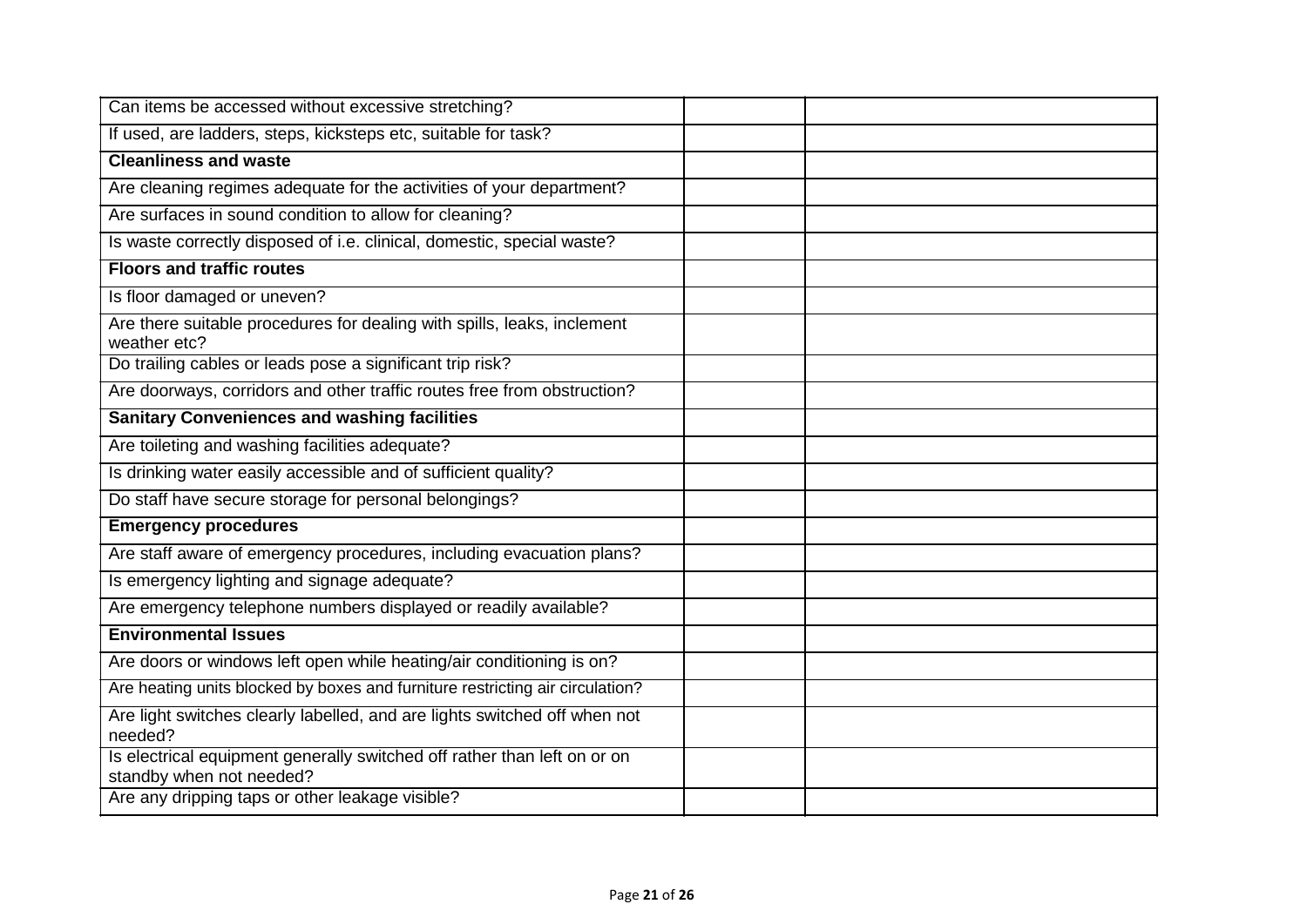| Other Issues |  |
|--------------|--|
|              |  |
|              |  |
|              |  |
|              |  |

| <b>Checklist completed by: Sign</b>     | <b>Print:</b> |
|-----------------------------------------|---------------|
| <b>Counter signed by Dept. Manager:</b> | Date:         |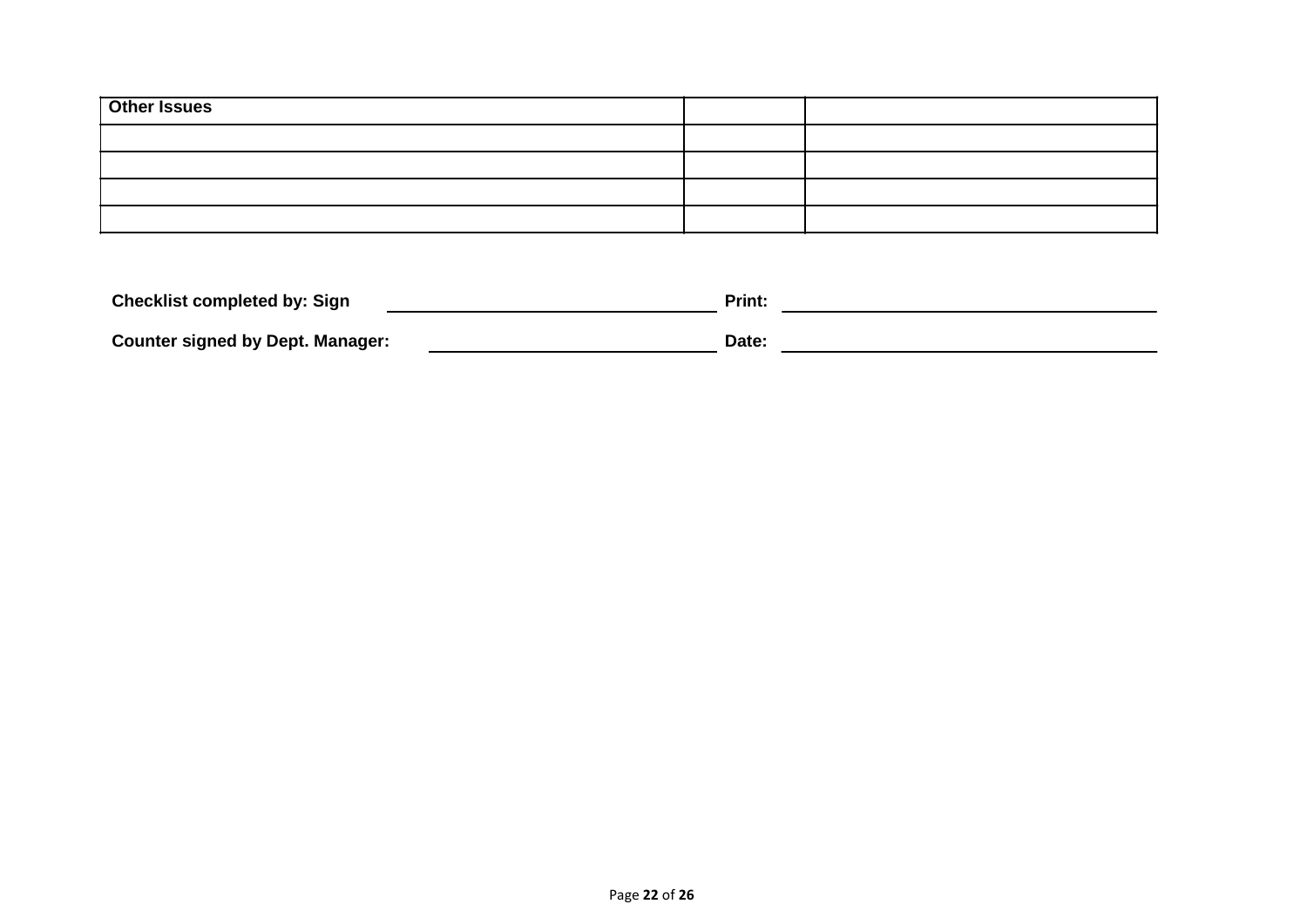# **Appendix 2**

#### NHS GREATER GLASGOW & CLYDE **HEALTH AND SAFETY SERVICES TEMPERATURE GUIDELINES**

#### 1. INTRODUCTION

NHS Greater Glasgow & Clyde places great importance on the well-being of its primary asset, its staff, and is constantly striving to ensure that working conditions are reasonable and acceptable. This document lays out guidelines on working temperatures. In particular, it defines an acceptable range of temperatures, and lays down procedures to be followed when temperatures fall outside this range.

#### 2. STATUTORY REQUIREMENTS

Under the Health & Safety at Work etc. Act 1974, an employer is required to provide a safe and healthy working environment, so far as is reasonably practicable. The requirements for temperature in indoor workplaces are contained in the Workplace (Health, Safety and Welfare) Regulations 1992, which came into force on 1 January, 1996. These regulations require only that "during working hours, the temperature in all workplaces inside buildings shall be reasonable".

Until 1 January 1996, there was a statutory minimum temperature of 16°C, which had to be obtained within one hour of commencing work. This limit is now included in the Approved Code of Practice (ACOP) for the Workplace (Health, Safety and Welfare) Regulations, rather than in the Regulations themselves. The ACOP does not define a maximum temperature limit.

Many organisations including the ILO and TUC have recommended limits on temperature.

#### 3. TEMPERATURE LIMITS

The acceptable temperatures, in most circumstances, recommended by the NHSGG&C Health and Safety Service are;

Minimum temperature - 16°C (62F) within one hour of starting work. Maximum temperature - 25°C (80F)

The Chartered Institute of Building Services Engineers have recommended limits of 19 - 24°C. This is the range that most people would find comfortable.

Exceptions to these temperatures would be areas where the work involves severe physical effort, where it should be at least 13°C or areas which are open to the outside. The upper limit may also be exceeded in areas where the work processes involved create an environment where heat is inevitable e.g. kitchens, boiler rooms or IT server rooms.

#### 4. IMPLEMENTATION

The implementation of the guidance will require the provision of thermometers to monitor workplace temperature, and this is a requirement of the Workplace (Health, Safety and Welfare) Regulations 1992 (Regulation 7(3)).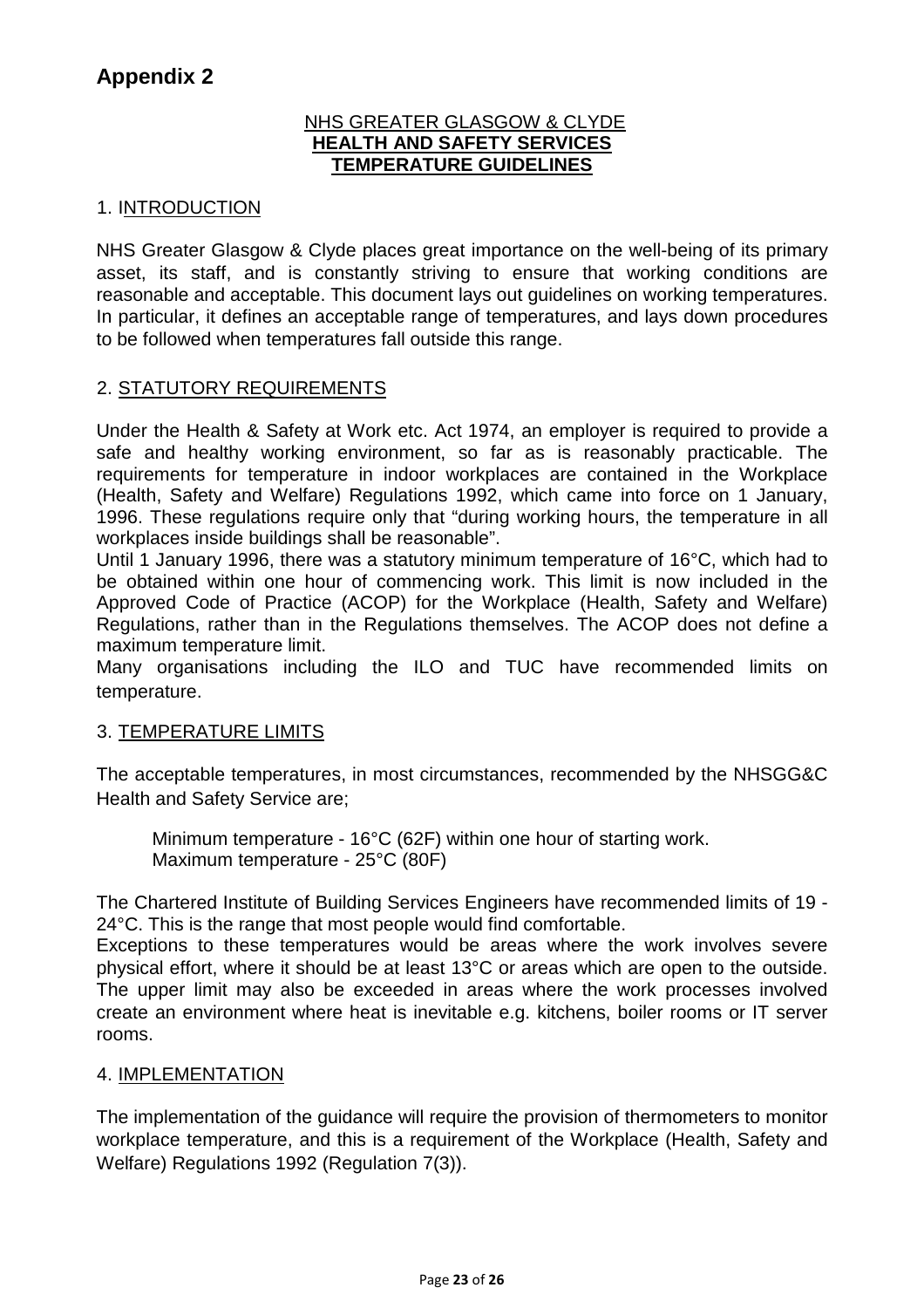Departmental Managers will be responsible for:

Ensuring an adequate supply of thermometers. These should be alcohol and not mercury.

Ensuring that all staff are familiar with the location of the thermometers. When locating the thermometer avoid window frames and ledges, above radiators or next to doors.

Requesting the involvement of Estates or Hard Facilities Management Company and/or Health and Safety to help resolve temperature issues. E.g. monitoring of temperatures over several days

The implementation of the policy will be the responsibility of the Departmental Manager. This document seeks to address temperature related problems by dividing the guidelines into two categories; - short and long term procedures.

#### 5. SHORT TERM PROCEDURES

It is accepted that during the summer and winter months or during breakdown of services, there may be periods of time when it is not practicable/possible to maintain the working temperatures within the recommended guidelines. During these times it will be the Departmental Managers responsibility to seek locally agreed solutions to alleviate the discomfort of staff.

These may include:

#### **Temperature above 25°C**

#### **Temperature below 16°C**

Temporary removal to another area. Portable fans.\* Industrial cooling fans for larger areas.\* Temperature breaks. Provision of cold drinks.

Temporary removal to another area. Localised heating. Temperature breaks. Hot drink facility

\* Estates or Hard Facilities Management Company must be contacted if any of these solutions are being proposed. Also, Infection Control may need to be consulted with regard to the use of fans in clinical areas.

#### 6. LONG TERM PROCEDURES

Problems which exist over the 'long term' are generally accepted to be over a period of months and not just periodic hot spells over the summer months.

Long term procedures or solutions are most probably required due to problems with heating/cooling/ventilation systems. The risk to the health and safety of staff increases when temperatures are excessive for long periods of time. If a potential problem has been identified temperature recordings must be taken for 3 to 5 consecutive days at the same time each day. If the readings are consistently on or below 16°C or above 25°C it is important that a full risk assessment is carried out to establish the extent of the risk to the health and safety of staff. Health and Safety staff can assist with aspects of the risk assessment process.

If it is clearly demonstrated that there is a significant problem with the temperature in a particular area then appropriate action must be taken by the Departmental Manager, depending on the outcome of the assessment. The Estates department or Hard Facilities Management Company must be contacted to establish if the current heating and / or ventilation system is operating within design parameters.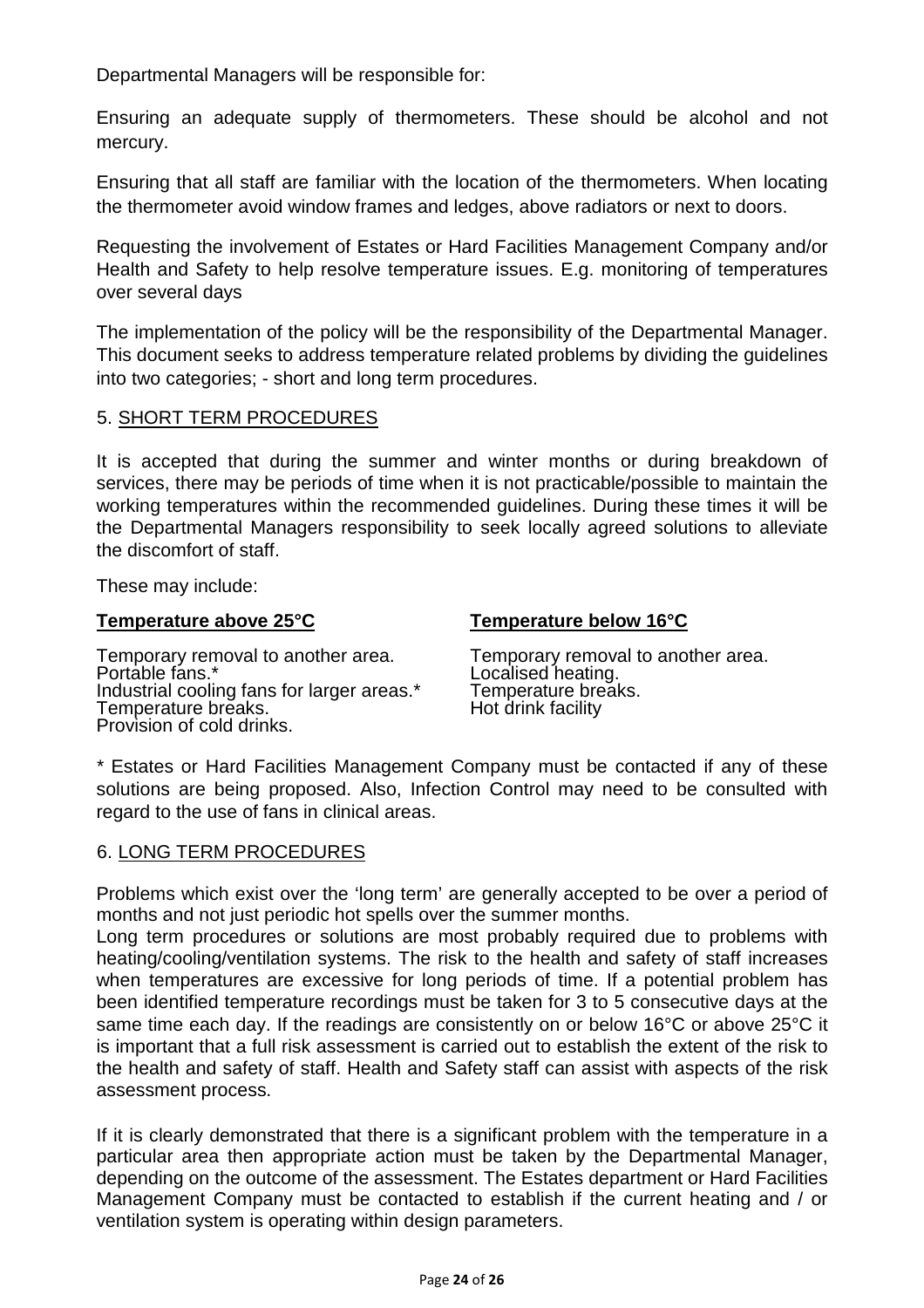The NHSGGC Occupational Hygienist can be contacted to undertake monitoring using a 'thermo hygrograph', which can log temperature and humidity readings over time. This can take place over a 7 day period and should only be requested if deemed necessary in the risk assessment.

It would be appropriate to instigate short-term solutions (see Para 5) until the situation is resolved.

#### 7. GENERAL

In the interests of managing the guidelines and as a measure of aiding risk assessment there should be consistent monitoring of workplace temperatures.

Temperature logs should be kept for each area where staff are working in temperatures at or around 16 degrees and above 25 degrees, for prolonged periods of time. The temperature should be noted in each area once per week on the same day and time. A note of any temperature related problems should also be kept.

#### 8. OUTSIDE WORKING

For staff who are required to work outside for all or part of their working time, issues related to the provision of warm clothing would be covered by the Boards PPE Policy.

## 9. <u>SHARED SPACE</u>

Individuals have different thresholds of what they consider comfortable conditions. Staff working in areas which are shared workspaces are encouraged to work collaboratively with their co-workers in achieving a mutually acceptable working environment for all concerned, within the limits set out within this guidance.